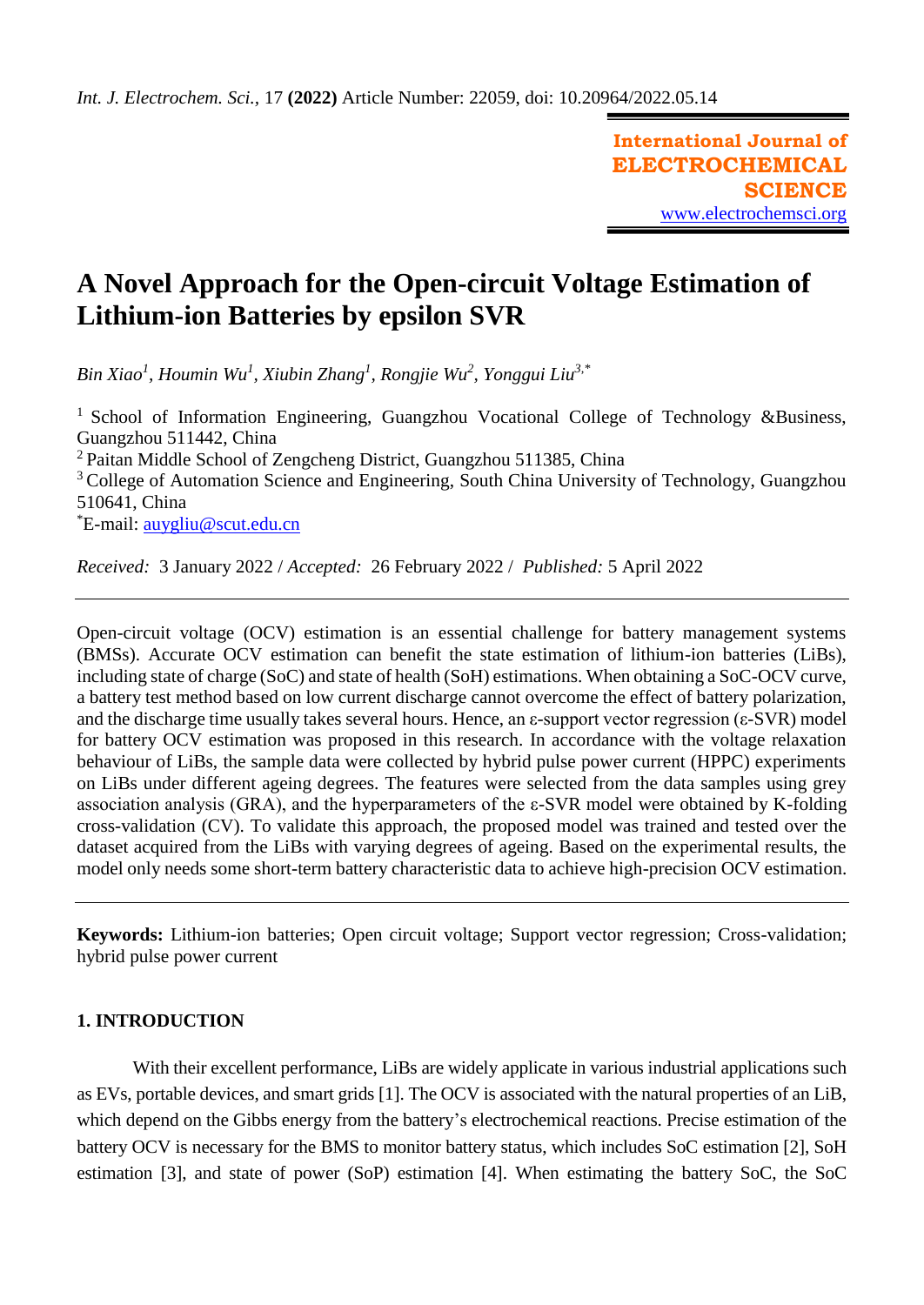initialization and recalibration of estimated results always depend on the Coulomb counting-based estimation together with an OCV-based method. The voltage curve of the SoC-OCV can be adopted to acquire the battery ageing degree for battery SoH estimation through differential voltage analysis [5, 6]. In addition, the correlation between the battery SoC-OCV is also an essential characteristic parameter to obtain the peak current for battery SoP estimation [7]. Hence, OCV is related to many aspects of battery technology and plays a key role.

## *1.1. Review of OCV Estimation Approaches*

Direct measurement is one of the standard methods for battery OCV estimation. The polarization voltage of a battery usually decreases slowly during an experimental test and even disappears after enough relaxation time. As a result, the battery OCV can be measured directly from the cell terminal voltage. The method for measuring a battery OCV with a low rate current uses a tiny minimal constant current to test the [8] discharge of the battery. The battery SoC changes continuously during the test, and then the battery SoC-OCV curve can be obtained. However, although the current is tiny and minimal, the polarization effect of the battery still exists due to the prolonged continuous current excitation. Significantly, in the battery SoC end range, the accuracy of the OCV is greatly affected [9]. During an incremental OCV characteristic test, the battery is discharged incrementally, and then a timed relaxation process is carried out [10-11]. According to previous conclusions in the literature [8], the reliability of the SoC-OCV correlation obtained by the incremental OCV characterization test is higher than that obtained by the lowrate current OCV characterization test. The main reason is that in the incremental OCV characterization test, the polarization effect of the battery is almost eliminated after a long relaxation process. Obviously, due to the long relaxation process time of the battery, it takes a while to use the incremental OCV characterization test method to obtain the SoC-OCV curve in the whole range.

For more accurate estimation, the model-based method provides a new method for battery OCV estimation. Generally, this method uses the voltage relaxation model to fit the cell terminal voltage after the interruption current and can use the voltage relaxation model to predict the OCV of the cell. Wladislaw Waag et al. proposed a new method [12] estimating the electromotive force (EMF) by using the OCV relaxation process within only a few minutes after the current interruption. After online fitting of the OCV relaxation model and measured OCV relaxation curve, the method is verified by LiPB SoC and SoH estimation. Lei Pei et al. developed a new model based on an improved linear resistor–capacitor (RC) model and proposed a fast battery OCV prediction method [13]. The final battery static OCV was predicted within a few minutes by a linear regression technique. Kun Qian et al. used a second-order equivalent circuit model to describe the voltage relaxation process [14] and obtained, in Ohms, characteristic parameters of electrochemical and concentration depolarization. These parameters are alive to electrochemical states and can provide the basis for battery SoH estimation. Although the method can quickly obtain the OCV, model parameter recognition is needed, and the expansibility is not good.

Based on modern control theory, various observers or filters, such as the extended Kalman filter (EKF), H-infinity filters and adaptive observers, can be used to implement battery OCV estimation. To solve the problem of straightness in the middle of the OCV-SoC curve, Chang Zhang et al. proposed two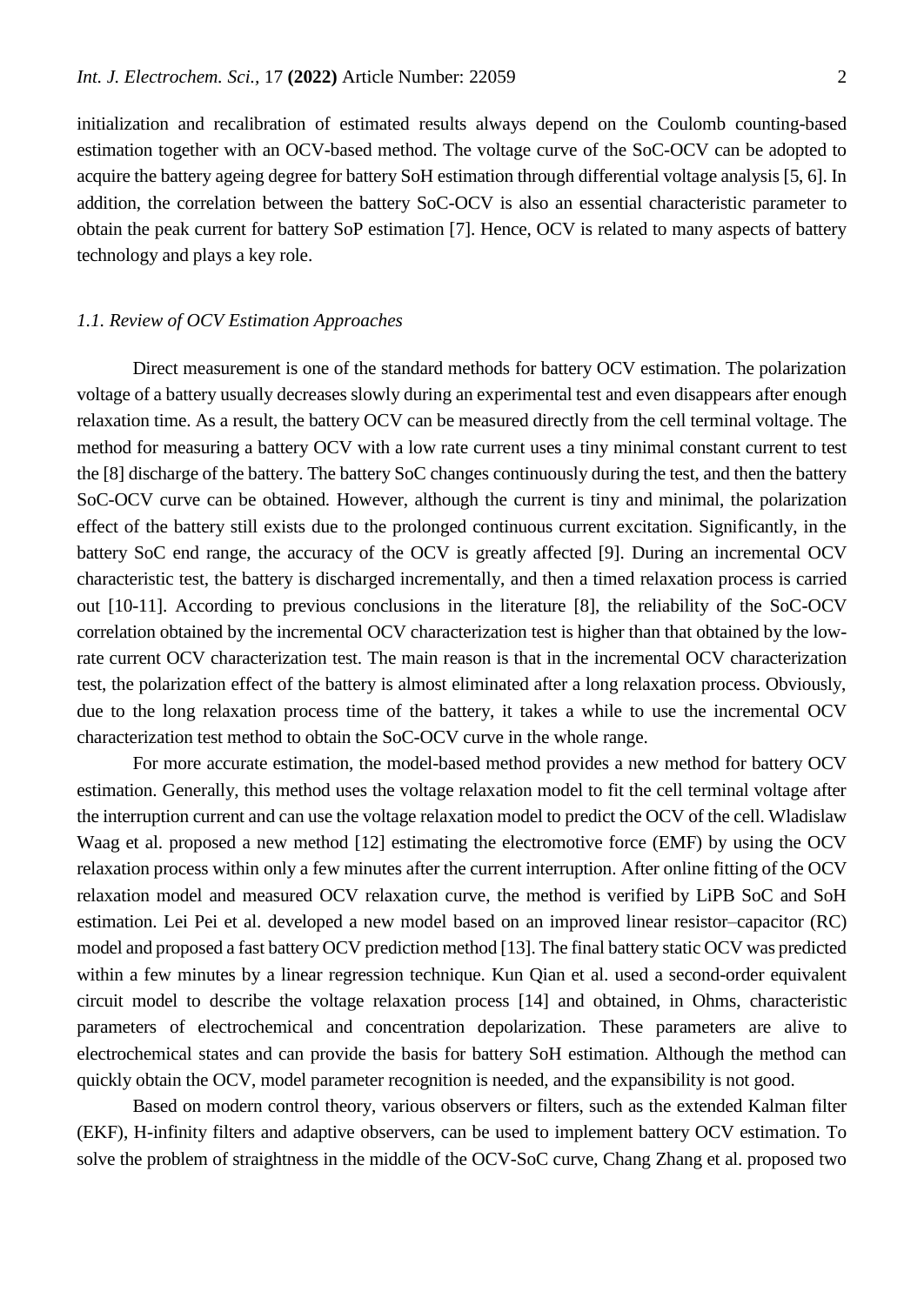model-based real-time SoC estimation methods [15]. A weighted recursive least square (WRLS) method was proposed to achieve real-time battery OCV estimation, and another approach used the EKF to achieve state estimation. To solve the effect of truncation error and further improve the accuracy of battery SoC estimation, Pan Haihong and others addressed the state prediction problem according to the grey prediction model [16], presenting a new OCV model based on cubic Hermite interpolation. In reference [17], the authors used H-infinity filters to extract OCV-SoC relationships from existing current–voltage measurements and validated the method under constant current and dynamic conditions. According to the Lyapunov stability criterion, Yi-Hsien Chiang et al. developed an adaptive control algorithm to achieve accurate estimation of battery OCV and battery internal resistance [18]. Moreover, the proposed method was not limited by the input signal and enhanced the applicability in an onboard power supply system. By obtaining a battery online OCV, these methods avoid the effect of voltage polarization caused by a long relaxation process. However, the accuracy of the obtained OCV depends on the model adopted. Because of the limited computing power and storage of onboard microcontrollers, the models have difficulty ensuring the accuracy of OCV estimation. In addition, the design of an observer or filter and its parameter tuning are tedious and time-consuming processes.

In the literature, there are other types of battery OCV estimation methods. Fangdan Zheng and others studied the relationship between battery OCV-SoC, which depends on temperature, and its effect on SoC estimation results [19]. Alexander Farmann et al. studied the various factors affecting battery OCV estimation in detail [20]. It turns out that ambient temperature and the degree of battery ageing can seriously affect the relaxation behaviour of a battery. There is a linear relationship between the cell relaxation time and ambient temperature. To actively reduce the polarization voltage, Jufeng Yang et al. proposed an improved OCV test method [21]. Based on third-order ECM, two sets of current pulses are used to accelerate the convergence of the battery terminal voltage. Compared with the incremental OCV testing method, the test time is effectively shortened.

The direct measurement method is suitable for engineering testing [8-11]. Because of the existence of the battery relaxation process, it takes a great deal of time to measure. The method, based on OCV modelling, can estimate the battery OCV quickly [12-14], but it does not have good expansibility. A method based on the observer or filter can estimate OCV online [15-18]. However, the complex design and parameter adjustments present challenges to engineers. For battery testing through current excitation, the battery terminal voltage obtained involves not only OCV but also overvoltage and is related to a series of polarization effects. Due to the effect of battery polarization, it is difficult to achieve accurate direct OCV measurements. Moreover, battery relaxation may even last for several hours after the current is interrupted. As a result, the end voltage of a cell can be approximately equal to the OCV [22]. After an equal length of battery relaxation, the polarization effect almost disappears. It is difficult to achieve high-precision and high-efficiency OCV measurements in the complete battery SoC range. Furthermore, with the rapid development of EVs, the problem of recycling and ladder utilization of retired power batteries needs to be solved.

To conquer these challenges, an approach implemented by ε-SVR is proposed for LiB OCV estimation. The main contributions of the OCV estimation of this research are as follows.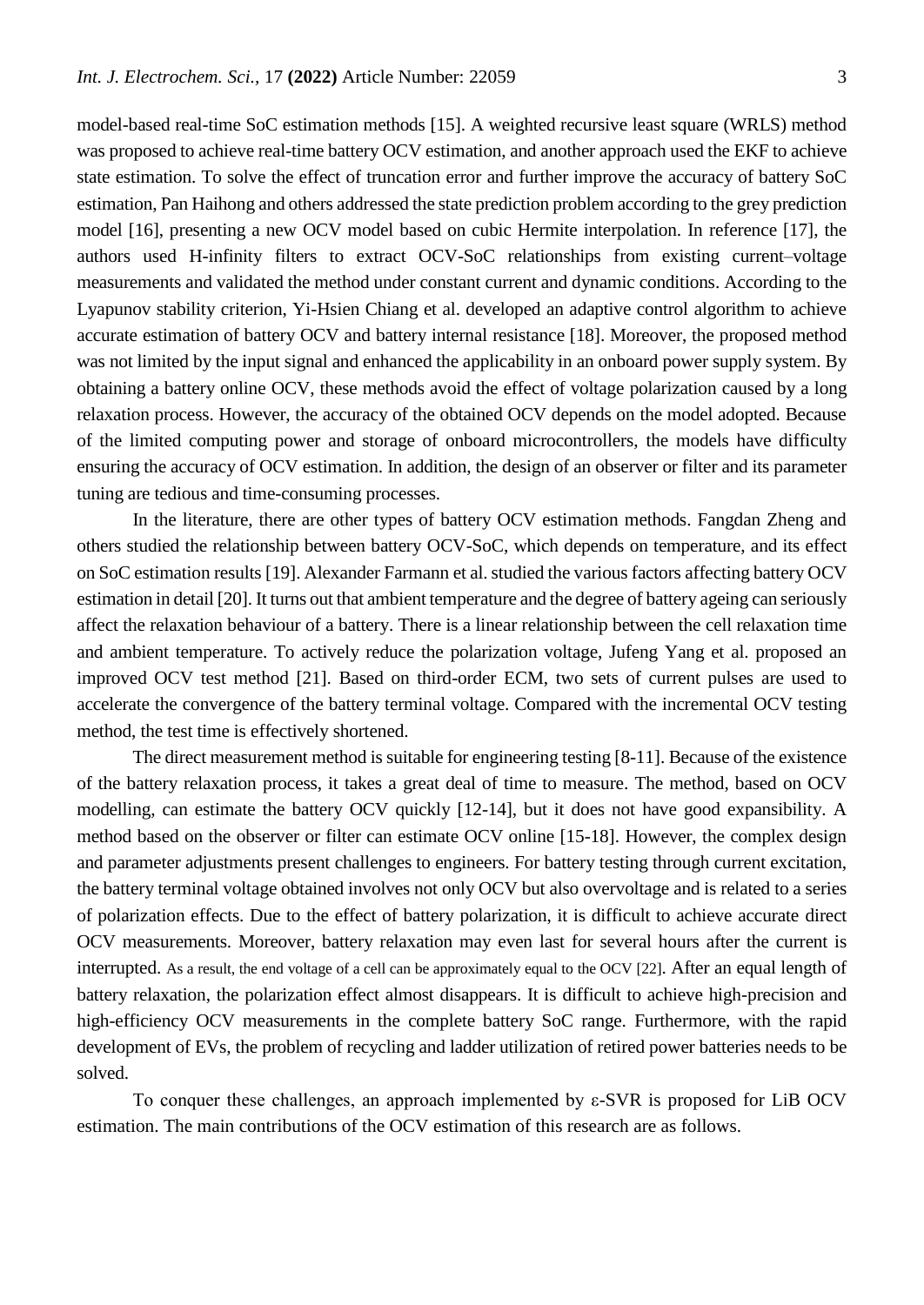A new method for LiB OCV estimation is proposed. The ε-SVR model just needs some shortterm sample data and is able to work efficiently for accurate measurement, and it does not rely on complex mathematical calculations, the battery ECM, or inconvenient parameter tuning.

Based on the relaxation process of the LiB, the samples in the battery degradation process are measured by a set of current pulses that take only a few minutes. This non-destructive and non-invasive method for short-term feature acquisition is simple to realize in engineering applications.

## **2. MODELLING AND METHODOLOGY**

### *2.1. Battery OCV and Voltage Relaxation Behaviour*

Generally, battery OCVs can be classified into three categories: battery static balance voltage (OCV), battery dynamic equilibrium voltage (DEV), and battery quasi-equilibrium voltage (QEV). The static balance voltage of the battery reflects the inherent balance between the chemical potential and the potential between the positive and negative electrodes in the battery [23]. The dynamic equilibrium voltage of the battery, which is added to the phase formation process of the counter-electrode particles and the phase exchange process between different particles, is a relatively stable part of the dynamic operating voltage of the battery [24]. The quasi-balance voltage of the battery is an approximation of the static equilibrium voltage of the battery.

Generally, the distribution of ions and electrons in an electrode is unbalanced during an experimental test of battery charging and discharging. This is named battery polarization [25]. Because of the phenomenon of battery polarization, the electrode potential deviates from the equilibrium potential. As a result, there are server main manifestations of the battery [26]: the first is ohmic polarization, which leads to a decrease in battery voltage due to the resistance of the electrode, electrolyte and diaphragm. The second is the electrochemical polarization formed by the charge transfer of the battery, which is related to the lithium ions in the battery. The third is the concentration polarization, which is determined by the lithium ions in the solid phase diffusion of the battery. When the battery test process stops, the battery voltage still does not reach a stable state during the relaxation time, as shown in Fig. 1.a, which can be understood as the depolarization process of the battery.



**Figure 1.a.** Constant-current and constant-voltage (CC-CV) discharge/charge test of lithium-ion battery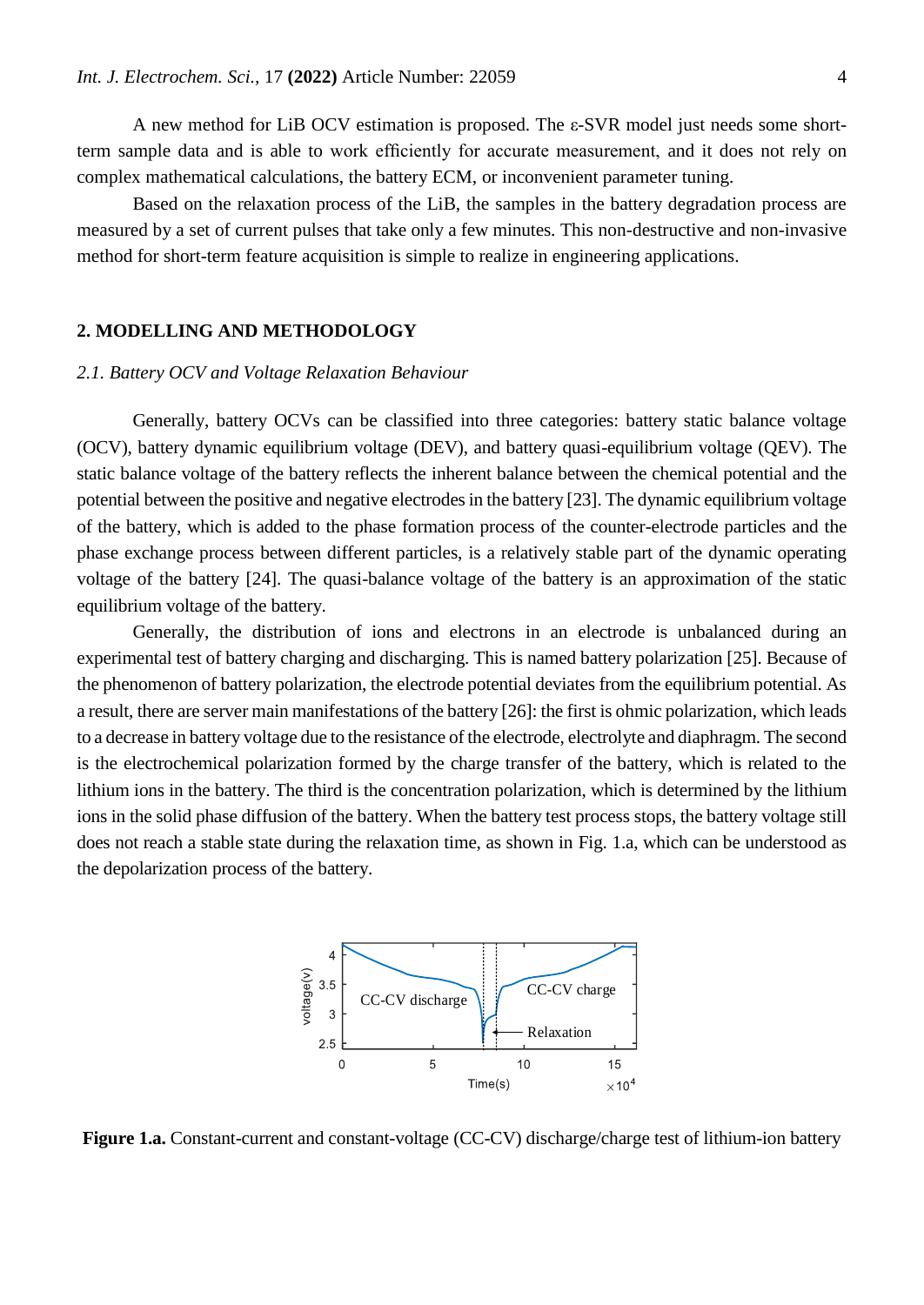Fig. 1 (b) shows a typical voltage relaxation curve of an LiB, in which the battery voltage is discharged to 3.3 at a rate of 0.1 C according to the polarization phenomenon of the battery. Then, the discharge current is terminated, and the battery voltage enters the relaxation process. The battery voltage rises sharply from the cut-off voltage V0 to V1 at the last moment of battery discharge, which is caused by the rapid response of ohmic depolarization and the redistribution of electrons. The process from V1 to V2 is the activation and concentration depolarization process of the cell. Due to the kinematic differences in the diffusion of lithium ions at the electrode–electrolyte interface and the active materials, the voltage relaxation process will be affected by the depolarization process of the battery. Because the voltage relaxation phenomena include direct information about lithium-ion and electron transport, they can also be applied to battery SoH estimation.



**Figure 1.b.** A typical voltage relaxation curve

#### *2.2. Problem Formulation of OCV*

As normal, the dynamic behaviour of the battery is able to be described by an equivalent circuit model (ECM) realized by several RC combinations, as shown in Fig. 2, which is a second-order RC cell ECM model.



**Figure 2.** The second-order battery ECM

The battery ECM model consists of three parts: the ohmic resistance  $(R_0)$ ,  $U_{\text{av}}$ , and the polarization part, which includes two RC-equivalent circuits. The parameters  $U_0$ ,  $U_1$ , and  $U_2$  are the ohmic overpotential, diffusion overpotential, and charge transfer overpotential, respectively. Thus, in the process of battery relaxation, the battery voltage can be defined as a relaxation voltage:

$$
U_t = U_{ocv} + U_1 + U_2 + U_0 \tag{1}
$$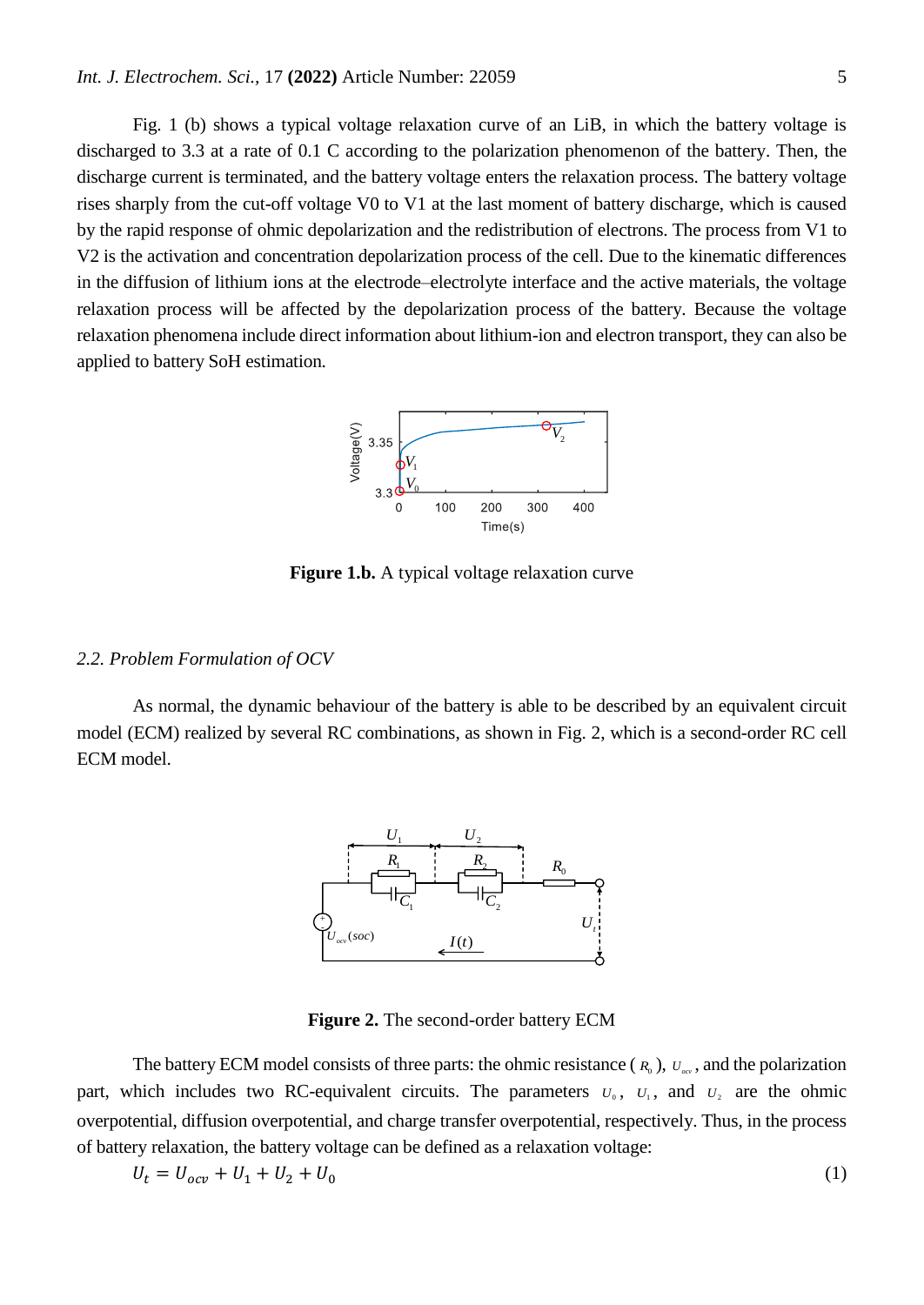The ohmic overpotential  $U_0$  release rate is extremely fast, and it can be considered that the ohmic overpotential disappears after the external battery circuit is disconnected. The release speed of  $U_1$  and  $U_2$ is relatively slow, and it will gradually decrease as the OCV time increases. Thus, Eq. (1) can be rewritten as follows:

$$
U_{rk,k} = \begin{cases} U_{ocv} + U_{1,k} + U_{2,k}, & 0 < t_k \le T_{cr} \\ U_{ocv} + U_{1,k}, & T_{cr} < t_k \le T_d \\ U_{ocv}, & T_d < t_k \end{cases}
$$
(2)

where  $t_k$ ,  $T_d$ , and  $T_d$  are the battery open-circuit, diffusion polarization, and transfer polarization times, respectively.

#### *2.3. Feature Construction*

During the charging and discharging process of the battery test, the distribution of ions and electrons in the electrode is unbalanced, resulting in battery polarization. According to the polarization phenomena, a typical voltage relaxation curve for an LiB is easy to obtain in battery test processes. Thus, the battery voltage response under a mixed-pulse current test, containing discharging and charging, is used for feature construction. A test schematic is shown in Fig. 3, which includes the current pulse in Fig.3 (a), the voltage response in Fig. 3 (b), and voltage relaxation curve in Fig. 3 (c).

The mixed-pulse current is charged at a current rate of 1 C and discharged at a current ratio of 1 C, and then charged and discharged at 2 C and 3 C, respectively. In Fig. 3 (a), the duration of the battery current pulse is 10 s, the pulse relaxation time is 30 s, and the amplitudes are 1C, 2C, and 3C. Furthermore, a relaxation time occurs after each pulse discharge and charge. Under the current pulse test, the battery voltage response can be acquired. Then, the voltage relaxation curve, as shown in Fig. 3 (c), is able to acquire from the discharge and charge response voltages. Finally, the mean, maximum, summation, and time of the gradient from the voltage relaxation curve reduced to zero are analysed as features. Through short-term current testing, these characteristics can be conveniently extract in practical engineering applications.

(1) When discharging at 1C, F11–F14 represent the mean, maximum, summation, and the time of the gradient from the voltage relaxation curve reduced to zero; when charging at 1C, F15–F18 represent the mean, maximum, summation, and the time of the gradient from the voltage relaxation curve reduced to zero.

(2) In the same way, F21–F28 and F31–F38 features can be obtained. According to this feature construction method, a total of 24 sample features are obtained.

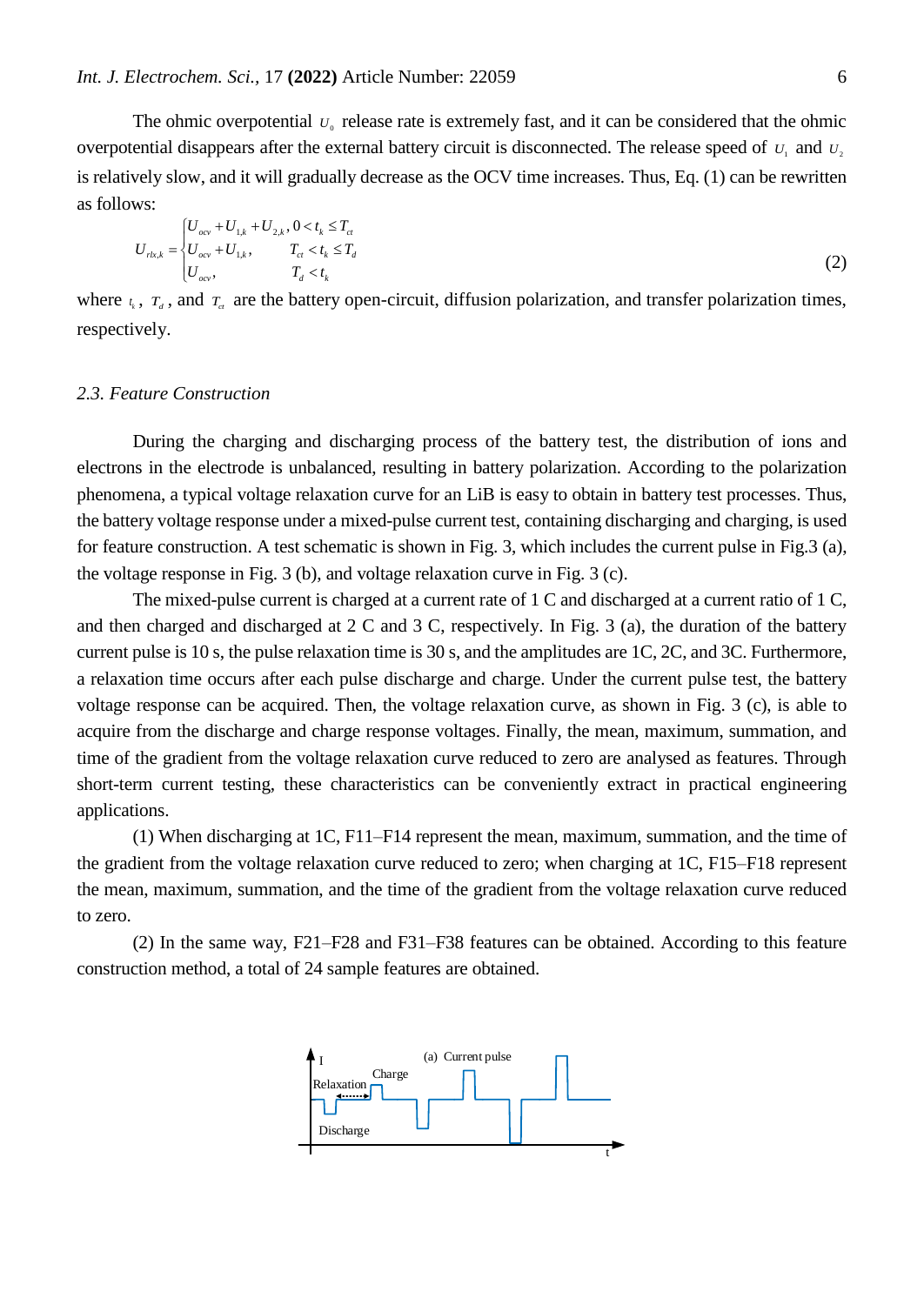

**Figure 3.** The schematic of the current pulse test

#### *2.4. Feature Extraction*

Sample feature selection is a vital part of modelling based on machine learning (ML). However, with the increasing number of data features, the comprehensive performance of the model may not be improved accordingly. Moreover, the final performance of the model rely mostly on the way the sample features are constructed and the number of features. Thus, to research the relation between the sample features and OCV, the GRA method [27] is applied for data sample feature selection. Based on grey system theory (GST), the relational grade is measured on the basis of the similarity between each factor. Hence, the GRA method implements a quantitative measure of system evolution and provides an analytical method for dynamic process analysis.

(1) A sequence for reference  $Y = \{y(k) | k = 1, 2, ..., n\}$ , where  $y(k) = OCV(k)$ . The comparative sequence is  $X_i = \{x_i(k)\}\,$ , here  $X_i = F_i$ ;

(2) Data normalization process;

(3) Compute the relational coefficients:  
\n
$$
\lim_{\xi_i(k) = \frac{\min_{i} \max_{k} |y(k) - x_i(k)| + \rho \max_{i} \max_{k} |y(k) - x_i(k)|}{|y(k) - x_i(k)| + \rho \max_{i} \max_{k} |y(k) - x_i(k)|}
$$
\n(3)

where  $\rho$  is the identification coefficient, and  $\rho \in (0,1)$ (4) Compute the relational grade *r* :

$$
r_i = mean(\sum_{i=1}^n \xi_i(k))
$$
\n<sup>(4)</sup>

The correlation between the sample features and the battery OCV can be obtained under the above calculation process of the GRA method, as shown in Table 1. The closer the correlation grade is to 1, the greater the correlation is. The results in the table show that the correlation grade of the selected sample features is close to 1. Thus, there is a high correlation grade between the data features chosen and the battery OCV, which shows that it provides a useful sample feature for constructing the model to realize the battery OCV estimation. There may be redundant items in the selected data sample features, but the features calculated by the GRA method will not affect the final battery OCV estimation.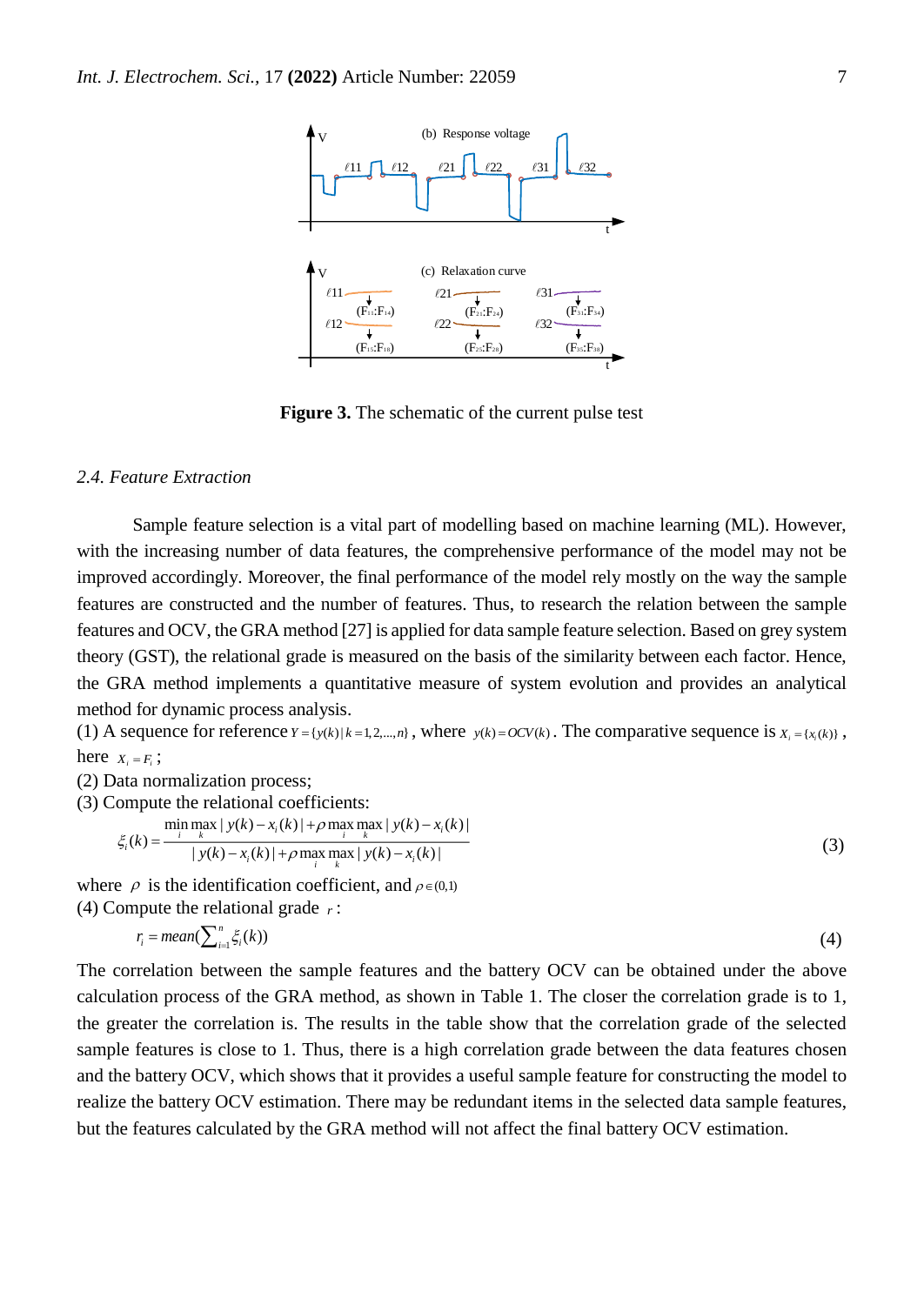|  | Fij 1 2 3 4 5 6 7 8                                |  |  |  |
|--|----------------------------------------------------|--|--|--|
|  | F1 0.723 0.722 0.723 0.727 0.753 0.744 0.753 0.705 |  |  |  |
|  | F2 0.72 0.738 0.72 0.73 0.766 0.719 0.766 0.707    |  |  |  |
|  | F3 0.719 0.727 0.719 0.726 0.768 0.734 0.768 0.724 |  |  |  |

**Table 1.** The GRA between features and OCV

### *2.5. The Battery OCV Estimation Model*

To establish the model, the battery OCV is taken as the state variable in the estimation model, and the mean, maximum, summation, and time of the gradient from the voltage relaxation curve reduced to zero are used as the input variables. Then, the core problem of battery OCV modelling is to establish the relationship between these variables and battery OCV estimation, which can be expressed as follows:

 $OCV(n) = f(F_{i_1}, F_{2i}, F_{3i}) + w, i = 1, 2, \dots, 8$  (5)

The function  $f(F_1, F_2, F_3)$  is adopted to describe the battery OCV estimation model, and w represents the model error. The SVR model is very good at solving problems related to small sample size and nonlinear and high-dimensional pattern recognition [28]; it has been widely used in practical applications, so the SVR algorithm is employed to approximate the complex electrochemical reaction process. A welltrained SVM regression model can be used to predict physical parameters. The following is a given training dataset.

$$
\begin{cases}\nT = \{(x_1, y_1), \dots, (x_2, y_2), \dots (x_n, y_n)\} \\
x_i \in X = R^m, y_i \in Y = R, (i = 1, 2, \dots, n)\n\end{cases}
$$
\n(6)

With the inner product of the kernel function, an SVR can quickly achieve nonlinear transformation from the space of inputs to a higher dimensional feature space. Thus, the nonlinear regression problem can be achieved through this method to attain high-dimensional feature space mapping and then be converted into a linear regression problem, which can be expressed as follows.

$$
f(x) = w * \varphi(x) + b \tag{7}
$$

In the above formula,  $f(x)$  is the approximation for OCV estimation, and  $x$ ,  $w$ ,  $b$  and  $\varphi(x)$  are the input data, weight, offset item and feature space, respectively. SVR must obtain a function that can maximize the deviation of  $f(x)$  with a dataset, where all the deviations are less than a given parameter  $\varepsilon$ . Therefore, the problem can be converted to the following formula:

$$
\begin{cases}\n\min R(w, C, \varepsilon) = \frac{1}{2} ||w||^2 + C \sum_{i=1}^N L_{\varepsilon}(y_i - f(x_i)) \\
L_{\varepsilon}(y - f(x)) = \begin{cases}\n0 & \text{if } |y - f(x)| \le \varepsilon \\
|y - f(x)| - \varepsilon & \text{otherwise}\n\end{cases}\n\end{cases}
$$
\n(8)

 $L<sub>ε</sub>$  represents the  $ε$ -insensitive loss function. When the deviation is less than  $ε$ , no penalty will be imposed. When the deviation is greater than ε, the corresponding penalty will be imposed.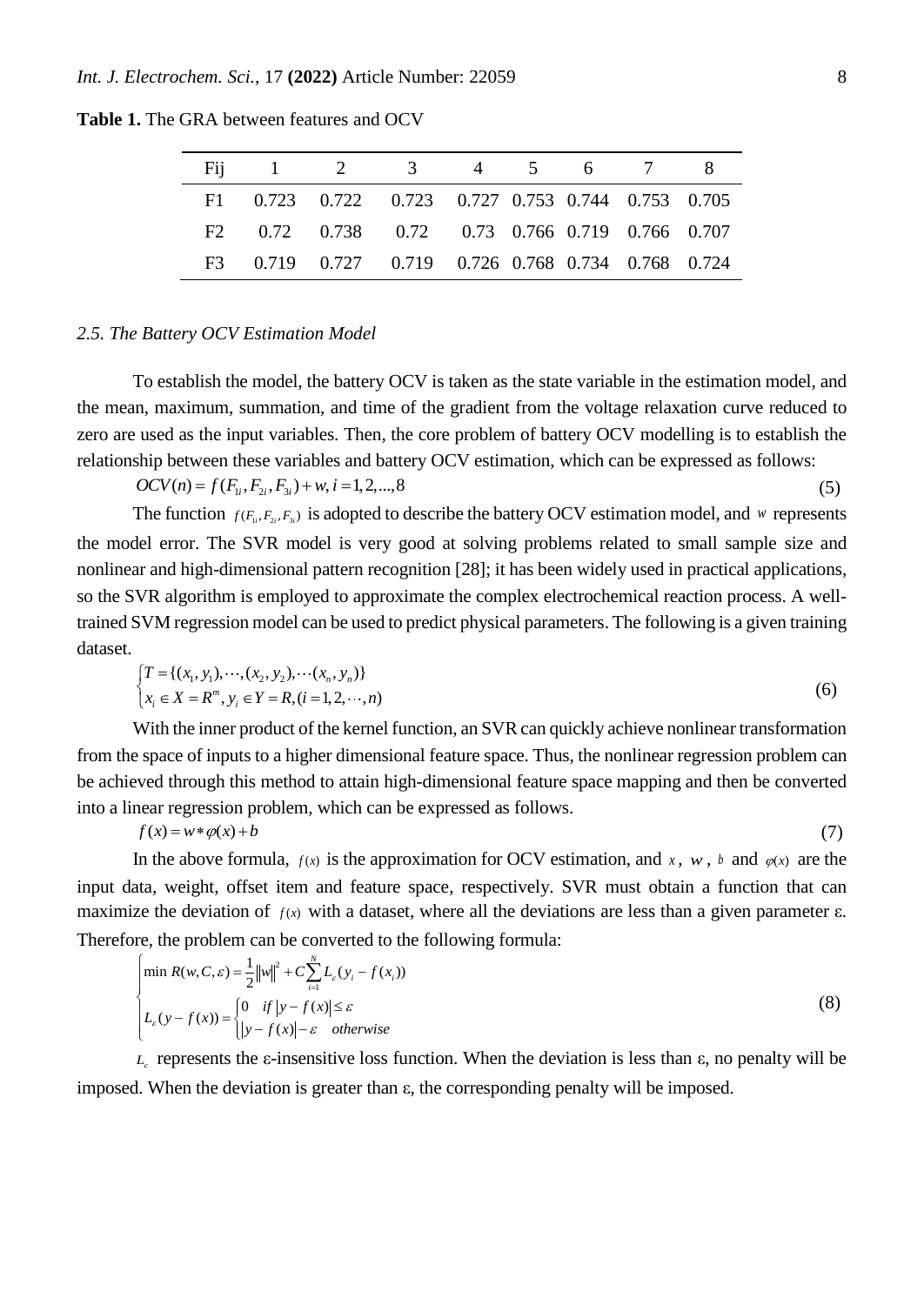

**Figure 4.** The schematic diagram of ε-SVR

The parameter  $C$  is a penalty factor. Its role is to weigh the flatness of the model and empirical risk. To facilitate the calculation of the  $\varepsilon$  insensitive loss function,  $\xi$  and  $\xi$  slack variables are needed, as shown in Fig. 4. Then, the solving problem for model parameters can be transformed into the following convex optimization problem:

$$
\min \frac{1}{2} ||w||^2 + C \sum_{i=1}^{N} (\xi_i + \xi_i^*)
$$
\n
$$
s.t. \begin{cases} y_i - w \cdot \varphi(x) - b \le \varepsilon + \xi_i \\ w \cdot \varphi(x) + b - y_i \le \varepsilon + \xi_i^* \\ \xi_i, \xi_i^* \ge 0 \end{cases} \tag{9}
$$

According to Karush Kuhn Tucker's conditions, the Lagrange function is introduced. The following dual constrained function can be obtained:

$$
\min \frac{1}{2} \sum_{i,j=1}^{N} (\alpha_i^* - \alpha_i)(\alpha_j^* - \alpha_j)[\varphi(x_i) \cdot \varphi(x_j)] + \varepsilon \sum_{i=1}^{N} (\alpha_i^* + \alpha_i) - \sum_{i=1}^{N} y_i(\alpha_i^* - \alpha_i) s.t. \begin{cases} \sum_{i=1}^{N} (\alpha_i^* - \alpha_i) = 0 \\ \alpha_i, \alpha_i^* \in [0, C], i = 1, 2, \dots n \end{cases}
$$
(10)

When the Lagrange multipliers are obtained, the above model can be transformed into the following expression:

$$
f(x) = \sum_{i=1}^{N} (\alpha_i^* - \alpha_i) K(x_i, x) + b
$$
 (11)

Here,  $K(x_i, x)$  is the kernel function; as calculated by Eq. (12), introducing a kernel function can avoid the complex calculation of the  $\varphi(x)$  transformation.

$$
K(x, x_i) = \Phi(x)^T \Phi(x_i)
$$
\n(12)

The kernel functions of SVR are linear, polynomial, radial basis and sigmoid kernel functions. In this paper, we chose the most commonly used kernel function, the radial kernel function (RBF).

$$
K(x, x_i) = \exp(-\gamma \cdot ||x_k - x_i||^2) \tag{13}
$$

Parameter <sub>gama</sub> is the variance of the kernel function. Using the above analysis, the battery OCV estimation model can be expressed as Eq. (14).

$$
OCV_{n,estimation} = \sum_{i=1}^{N} (\alpha_i^* - \alpha_i) \exp(-\gamma \cdot ||x_n - x_i||^2) + b \tag{14}
$$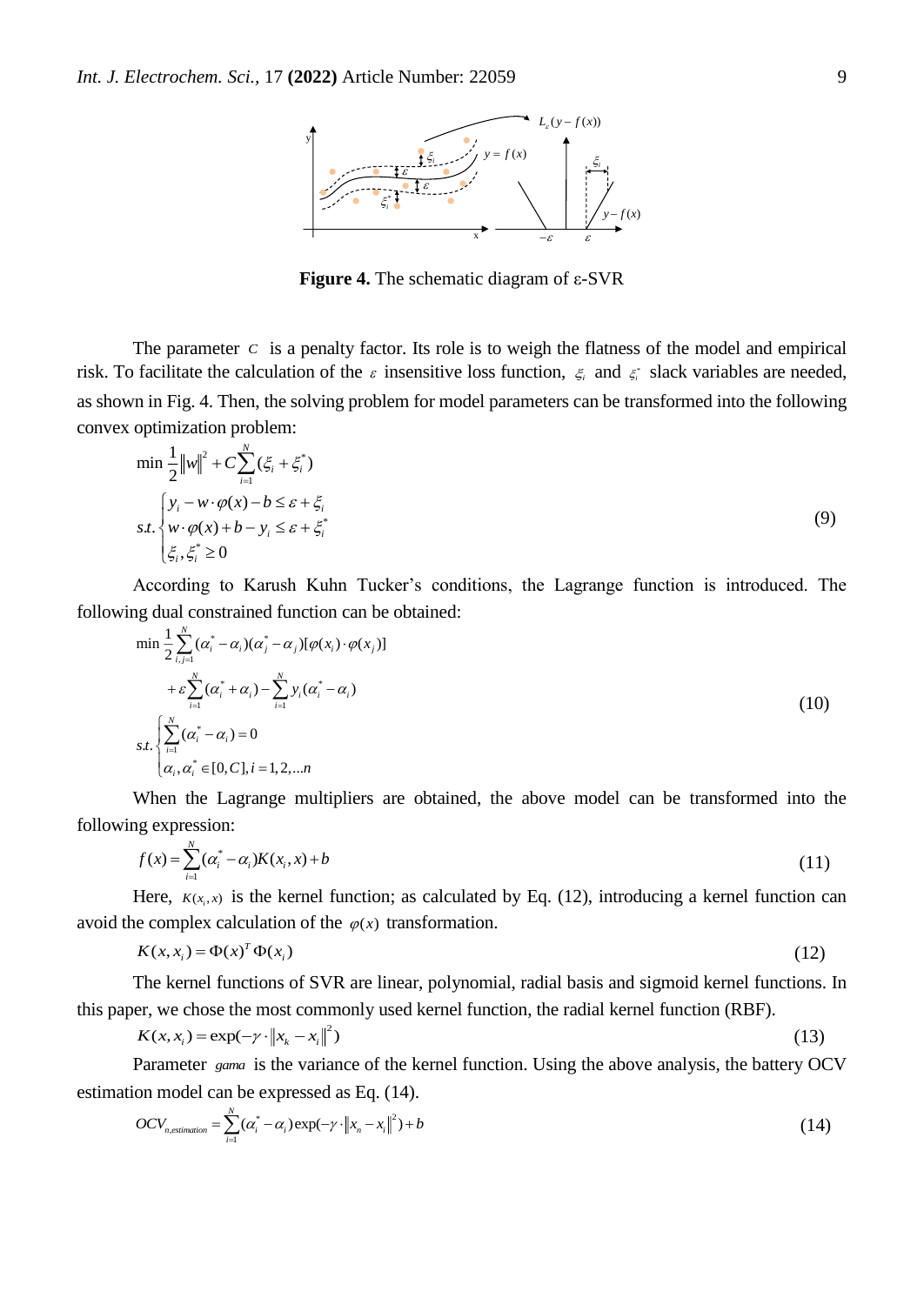The OCV estimation model based on  $\varepsilon$ -SVR is established by Eq. (14), and its structure diagram is shown below.



**Figure 5**. ε-SVR model for battery OCV estimation

## *2.6. Hyperparametric Optimization for the SVR Model*

For better estimation accuracy of the battery OCV, optimal kernel parameters and penalty factors ought to be selected before SVR model training and testing. Therefore, parameters C, gamma and ε are selected by K-fold CV [29]. Depending on the parameters, in model training, the K datasets are chosen as the validation set, and then the remaining K-1 datasets form the training set. Therefore, the trained model can obtain K possible estimators and K corresponding validation errors, and the average value of the K validation error is the final validation error of the model. By combining grid search (GS) methods, the last error of the training model is minimized to select the best model hyperparameters. Five CV processes are shown in Fig. 6. The yellow part of the data represents the validation set of the model, and the data in the purple section represent the training set of the model.



**Figure 6.** A schematic of K-fold CV

#### **3. RESULTS AND DISCUSSION**

This section mainly introduces the experimental analysis results, including data collection and description, the process of model training and verification, and experimental results.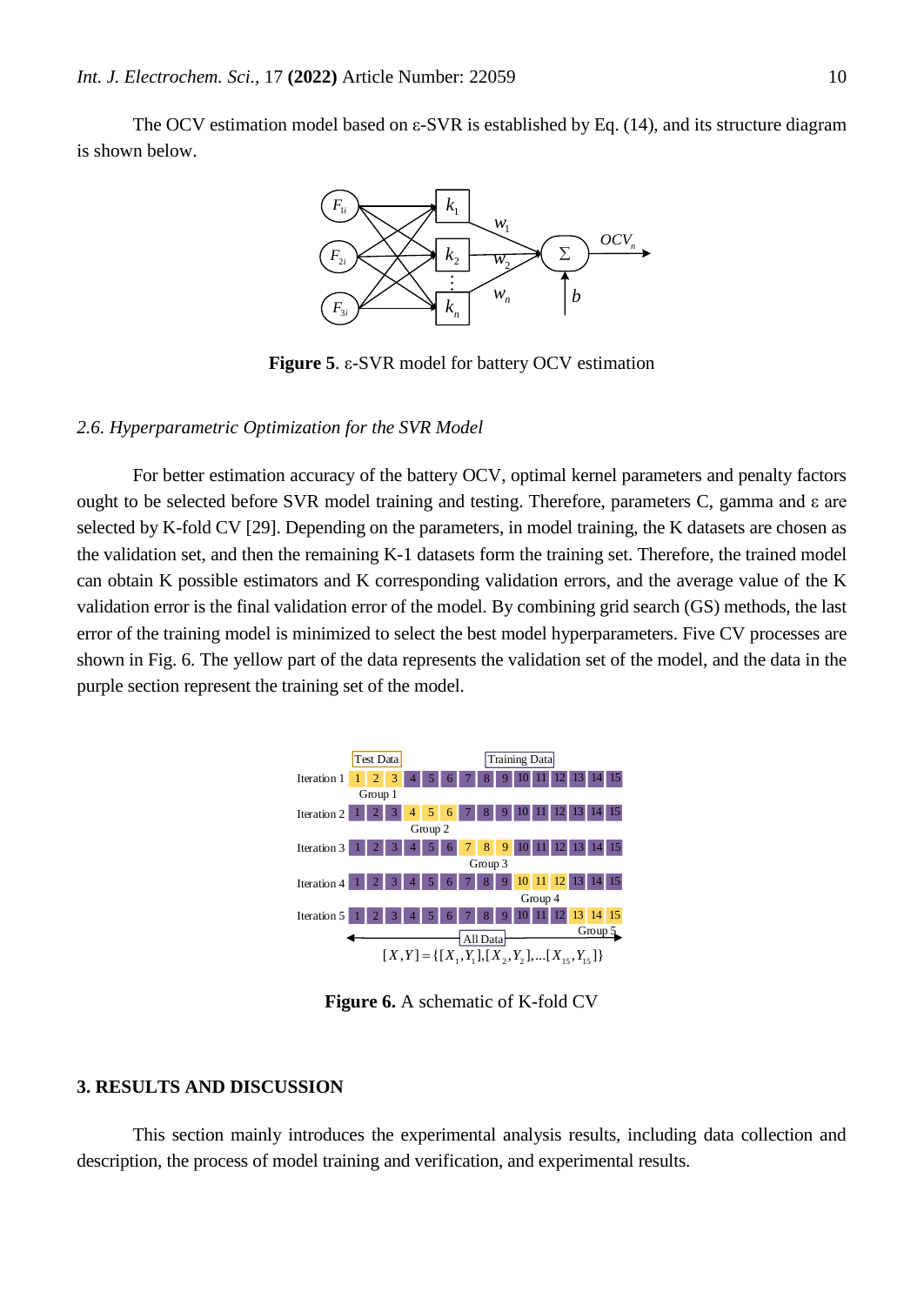## *3.1. Data Acquisition*

The platform for battery testing is shown in Fig. 7 and is employed to perform task configuration and battery testing. The test bench is composed of a lithium-ion battery, an electronic load test system and a computer for user testing. The battery is connected to the electronic load system and the DC power test system, and the test data are acquired by the computer to carry through the battery test process. In the experiment, 18650 lithium-ion batteries were tested, and their cycle life was between 1000 and 1500 cycles. Other battery parameters are listed in Table 2.



**Figure 7.** The experimental setup of the test platform

The CC-CV charge/discharge method is used for the battery ageing test. The charging and discharging currents are 5C (A), and the battery can be quickly aged with a large multiplier for the charging and discharging tests, while a specific ageing result can be obtained after multiple cycles.

## **Table 2.** Cell parameters

|       |      | name weight capacity voltage |       | Brand Battery Nominal Nominal Charge/discharge<br>cut-off voltage |
|-------|------|------------------------------|-------|-------------------------------------------------------------------|
| Sanyo | 45 g | $2.4 \text{ Ah}$             | 3.7 V | 4.2 V/3.0 V                                                       |

After 100, 350, 500, 750, and 900 cycle battery ageing tests, battery sample data are collected by the mixed-pulse current test. The batteries are discharged at a current rate of 1 C, charged at a current rate of 1 C and then discharged and charged at 2 C and 3 C, respectively. The duration of pulse charging and discharging is 10 s. Each pulse has a relaxation time of 30 s after charging and discharging. Moreover, the depth of discharge (DoD) is 5%, 10%, 15%, 20%, and 25%. A total of 12 batteries were tested in the experiment, and the sampling time was set to 1 s. According to the CC-CV test method, the battery is quickly aged, and the aged battery is charged and discharged according to 5 different discharge depths. A sum of 60 data samples are gathered for model training, and 3 test sets (20 samples) are randomly selected for model verification.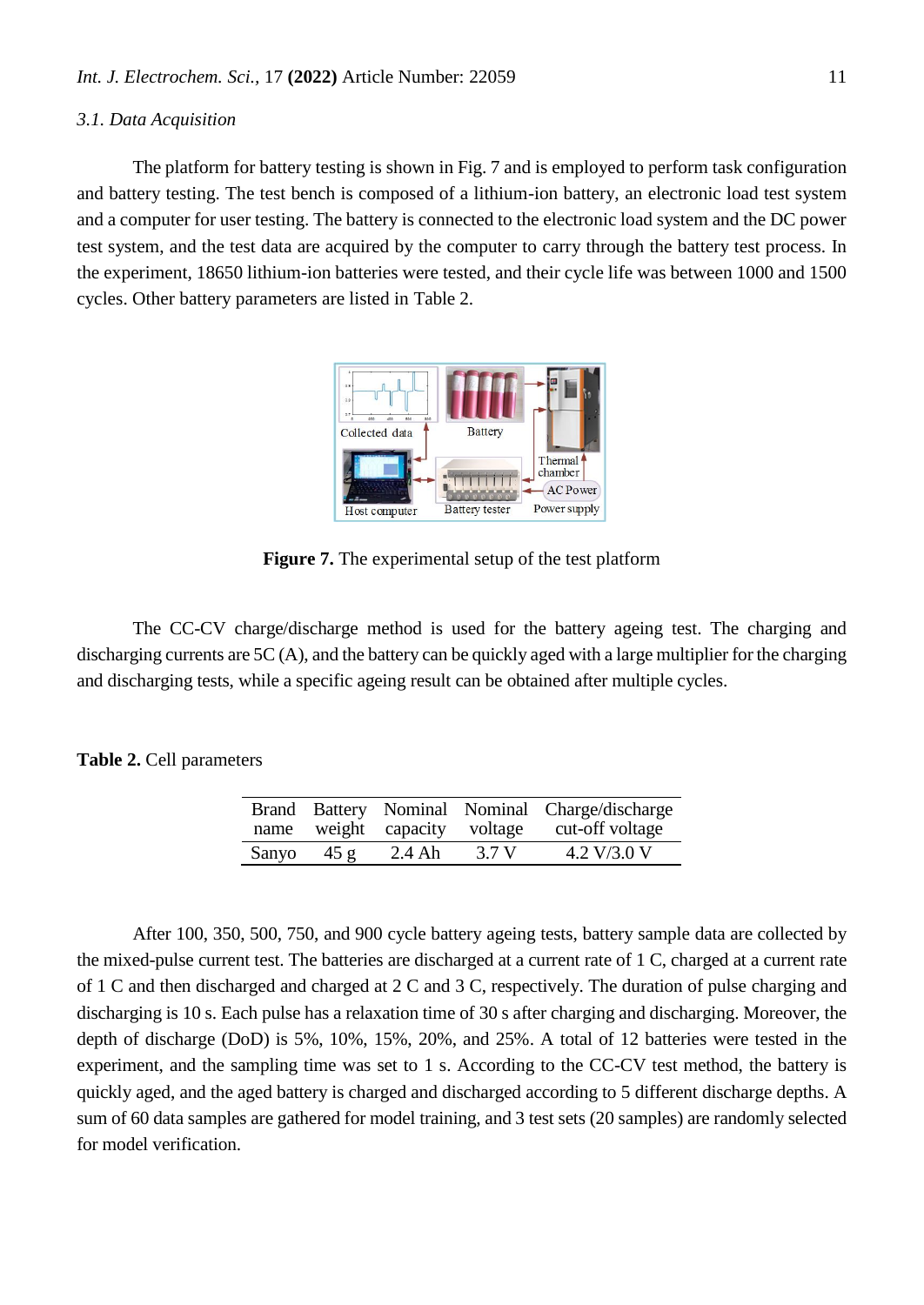## *3.2. Model Training*

The experiment for OCV estimation model was conducted in Windows 8.0, with the MATLAB 2017 [30] and LibSVM Toolbox [31] platforms. The toolbox is implemented in the C/MATLAB development language and can be applied to ε-SVR simulation. The sequence sample data in which the datasets are sent to the estimation model is modified based on random functions.

To prevent the various dimensions of the original data from influencing the ε-SVR model training, data normalization have to be performed. Data normalization is implemented to clarify this effect and increase the convergence rate in the process of model training. The approach of min-max normalization is used to scale the data between 0 and 1 by the following equation:

$$
x' = (x - \min_x) / (\max_x - \min_x) \tag{15}
$$

where x is the raw data value, x is the scaled data value, and  $_{max_x}$  and  $_{min_x}$  are the maximum and minimum data values, respectively.

Adaptability evaluation plays a significant role. Generally, the model of ε-SVR is selected as the evolutionary standard, and the CV mean square error (MSE) is used to evaluate the ε-SVR performance. Specifically, the CV MSE is defined as follows:

$$
MSE = \frac{1}{n} \sum_{i=1}^{n} (OCV_i - OCV_i^*)^2
$$
 (16)

where  $ocv_i$  is the measured value,  $ocv_i$  is the estimated value, and *n* is the number of samples.

To select a suitable kernel function, the ε-SVR model is configured with a linear kernel (LK), polynomial function kernel (PNK), and radial basis function (RBF) kernel. A 5-fold CV is performed to optimize the model parameters. Table 3 provides the CV results, showing the best ε-SVR parameters and CV MSE errors of the models. The model configured with the LK produces a large CV error, which shows that this model has poor comprehensive performance on the validation set. The CV error of the model with the PNK is 5.35%, which is a little larger than that of the model with the LK. This shows that the ε-SVR model with LK or PNK cannot achieve the desired result. However, because of the introduction of the Gaussian function (GF), the structure of the RBF model is more sophisticated than that of the other models. Therefore, the CV error of the model configured with RBF is only 0.49%. The model with RBF has the best generalization performance. Then, the RBF kernel may be the best choice for the ε-SVR model.

**Table 3.** The CV results of the ε-SVR model training

| Kernel                |                                  | <b>MSE</b> |
|-----------------------|----------------------------------|------------|
| function              | Model parameters                 | errors     |
| LK                    | null                             | 5.22%      |
| <b>PNK</b>            | $c=3.5$ , gama=0.3, d=3          | 5.35%      |
| <b>R</b> <sub>R</sub> | $c=3.5$ , gama=0.3,<br>$e=0.005$ | 0.49%      |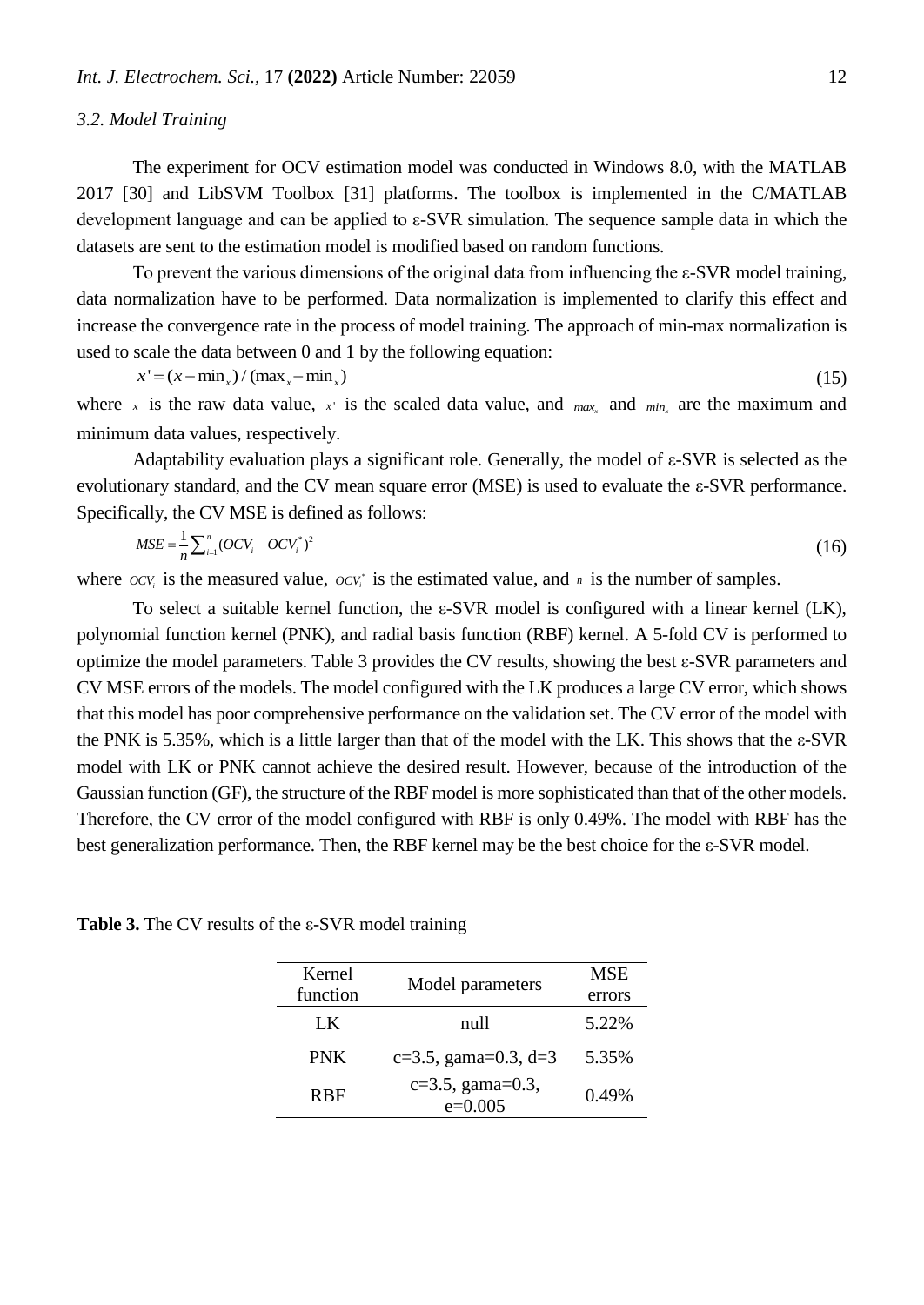## *3.3. Performance Metrics*

For a comprehensive evaluation of ε-SVR performance of the estimation model, five performance indicators are introduced to evaluate model performance, including determination of coefficients  $(\mathbb{R}^2)$ , root mean square error (RMSE), average absolute error (MAE), average absolute percentage error (MAPE), and OCV estimation errors (Error).  $\mathbb{R}^2$  denotes the degree of interpretation of the input variable to the output variable. When the value is 1, the fitting effect of the model is the best. RMSE represents the sample standard deviation of the difference between the OCV estimated value and the OCV actual value. MAE, MAPE, and the error range error used to determine the OCV estimated results. The closer the values of RMSE, MAE, MAPE, and Error are to 0, the better the performance of the model. Each performance metric is defined as follows.

$$
R^{2} = 1 - \frac{\sum_{k=1}^{n} (OCV_{k} - OCV_{k}^{*})^{2}}{\sum_{k=1}^{n} (OCV_{k} - M_{ocv})^{2}}
$$
(17)

$$
RMSE = \sqrt{\frac{1}{n} \sum_{k=1}^{n} (OCV_k - OCV_k^*)^2}
$$
 (18)

$$
MAE = \frac{1}{n} \sum_{k=1}^{n} |OCV_k - OCV_k^*|
$$
 (19)

$$
MAPE = \frac{1}{n} \sum_{k=1}^{n} \left| \frac{OCV_k - OCV_k^*}{OCV_k} \right|
$$
\n
$$
(20)
$$

$$
Error = \frac{OCV_k - OCV_k^*}{OCV_k} \tag{21}
$$

where  $OCV_k$  denotes the actual value,  $OCV_k^*$  denotes the estimated value,  $M_{ocv}$  is the mean  $OCV$ , and *n* is the number of test samples.

## *3.4. Performance Validation of the ε-SVR Model*

To verify the performance of the ε-SVR model, the model configured with the RBF kernel is trained and tested by the training dataset and the test dataset. The test results are shown below. The test set used in the test process is different from the training set. The measured value is considered the actual battery OCV.



**Figure 8.** The test results of OCV estimation when SoH equals 0.45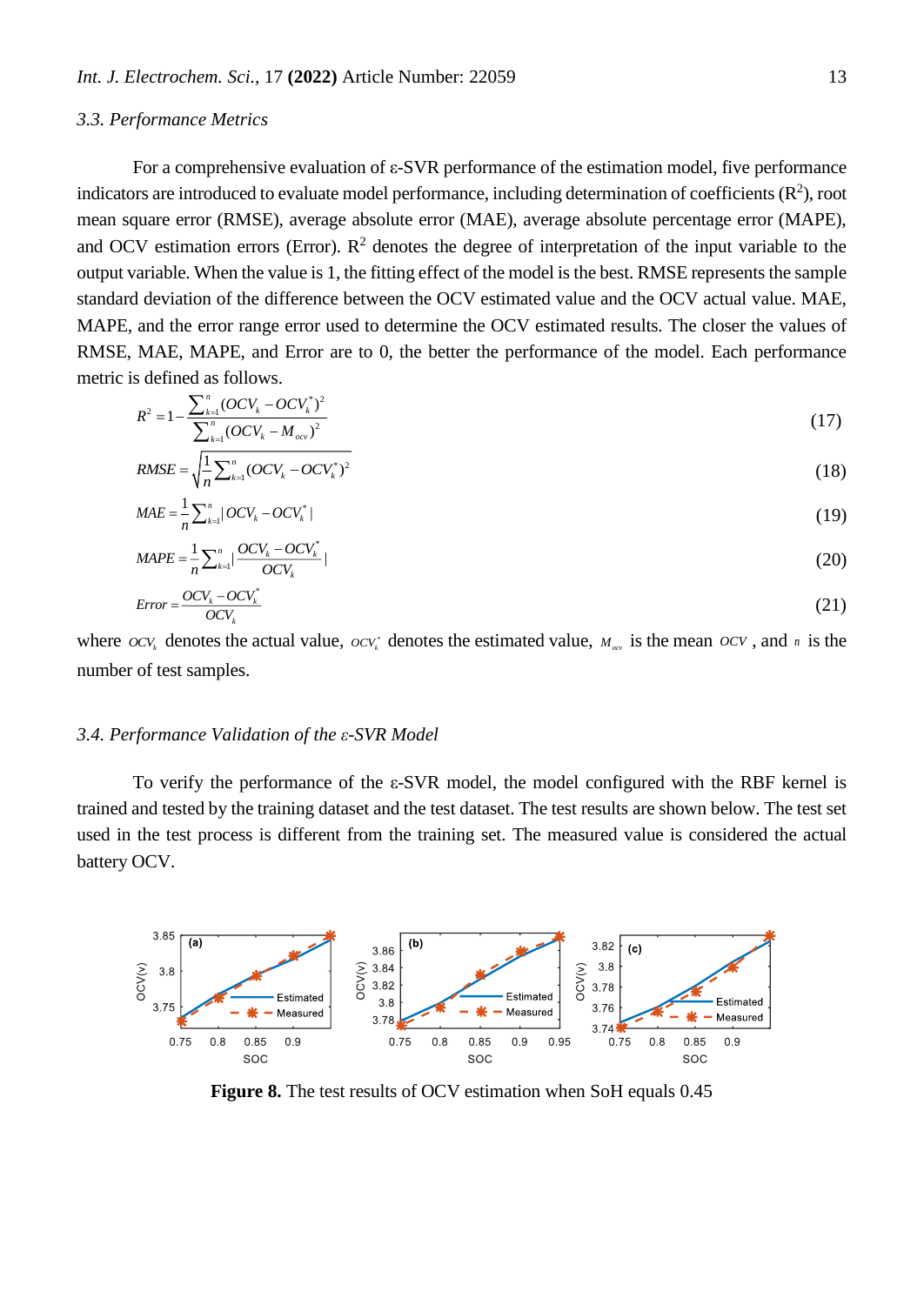

**Figure 9.** The test results of OCV estimation when SoH equals 0.75



**Figure 10.** The test results of OCV estimation when SoH equals 0.9

Figs. 8–10 show the OCV estimation results of the trained model tested on the three test sets in the case of multiple SoH values. When SoH is equal to 0.45, the test results of randomly selecting test data three times are shown in Fig. 8 (a, b, c). According to Fig. 8, the OCV increases monotonically with battery SoC. When the SoH is equal to 0.75, the estimation results are well fitted, as shown in Fig. 9, and the OCV and SoC curves show some nonlinear characteristics. When the SoH is equal to 0.9, the estimation results are also well fitted. Through the above analysis, the ε-SVR model has achieved satisfactory OCV estimation.

The statistics of the experimental test results are shown in Table 4. The ε-SVR model obtained the worst estimation results on the No. 3 test set, and the obtained RMSE, MAE, and  $R^2$  values were 0.5%, 0.5%, and 98.94%, respectively. However, the ε-SVR model obtained better estimation results on the No. 2 test set, and its RMSE, MAE, and  $R^2$  values were 0.49%, 0.49%, and 99.39%, respectively. These results exceed the estimated results obtained by the ε-SVR model on the No. 3 test set. Moreover, the ε-SVR model obtained the best estimation results on the No. 1 test set, and the corresponding RMSE, MAE and  $R<sup>2</sup>$  values were 0.47%, 0.46% and 98.76%, respectively.

| Kernel       | Test<br>case |      |      | <b>RMSE MAE</b> $R^2$ (%) | Error $(\%)$    |
|--------------|--------------|------|------|---------------------------|-----------------|
| Radial       | No.1         | 0.47 | 0.46 | 98.76                     | $[-0.14\ 0.14]$ |
| <b>Basis</b> | No.2         | 0.49 | 0.49 | 99.39                     | $[-0.14\ 0.15]$ |
| Function     | No.3         | 0.5  | 0.5  | 98.94                     | $[-0.14\ 0.14]$ |

**Table 4.** Statistical results of OCV estimation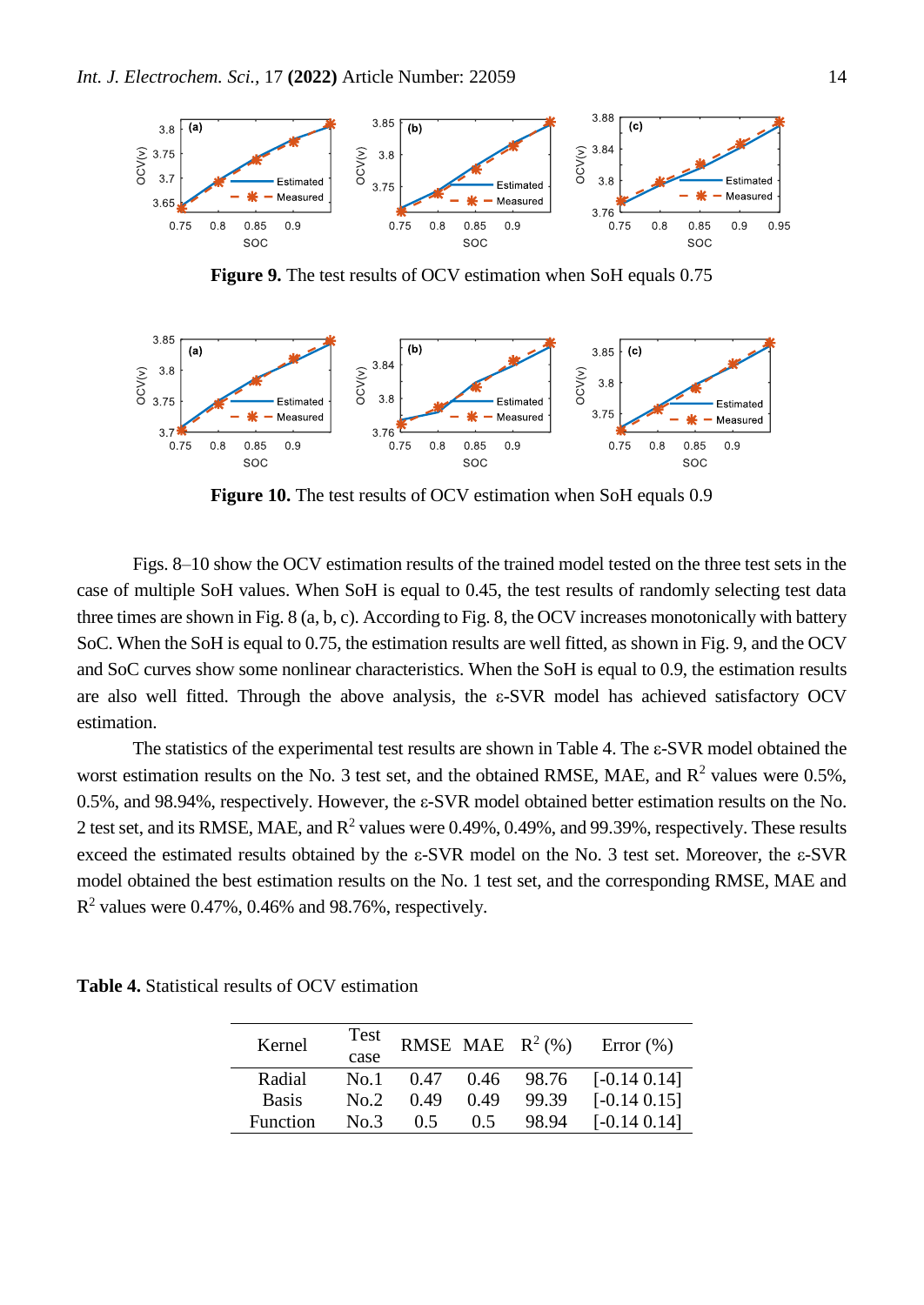As shown in Table 4, the ε-SVR model obtained the best test results on the first test set, and the corresponding performance metrics reached satisfactory results. In contrast, the model obtained the worst estimation results on test set No. 3. Although the estimation results of the model on the three test sets are different, the overall performance is still excellent; in particular, the error range of battery OCV estimation is very small, which is always between -0.14% and 0.15%. Therefore, the above test results fully show that the ε-SVR model configured with RBF kernel can overcome the nonlinear relationship between feature variables and battery OCV and realize the accurate estimation of battery OCV.

## *3.5. The Influence of the Kernel on the ε-SVR Model*

To verify the rationality of the model's kernel function selection, two other ε-SVR models with LK and PNK functions were trained and tested. The test results are shown in Table 5.

| Kernel  | Test<br>case |      |      | <b>RMSE MAE</b> $R^2$ (%) | Error $(\% )$     |
|---------|--------------|------|------|---------------------------|-------------------|
| Linear  | No.1         | 4.86 | 3.88 | 31.19                     | $[-2.35 \; 1.28]$ |
| kernel  | No.2         | 5.5  | 4.62 | 22.87                     | $[-2.43 2.74]$    |
|         | No.3         | 5.29 | 4.47 | 16.6                      | $[-2.57 2.05]$    |
| Polynom | No.1         | 4.95 | 3.94 | 36.42                     | $[-2.430.94]$     |
| ial     | No.2         | 5.65 | 4.71 | 18.86                     | $[-2.55 2.76]$    |
| kernel  | No 3         | 5.46 | 4.68 | 24.3                      | $[-2.43 1.72]$    |

**Table 5**. The statistical results of OCV estimation

As shown in the above table, the ε-SVR model equipped with LK has the worst OCV estimation result on test set No. 3, with RMSE, MAE, and R2 values of 5.29%, 4.47%, and 16.6%, respectively. The ε-SVR model equipped with PNK has the best OCV estimation result on the first test set. Its RMSE, MAE and R2 values are 4.95%, 3.94% and 36.42%, respectively. In particular, the range of its estimation error is reduced to between -2.43% and 0.94%. From the overall test results, compared with the estimation result of the ε-SVR model equipped with LK, the estimation result of the ε-SVR model equipped with PNK has no obvious advantage. However, compared with the estimation result of the model configured with RBF, as shown in Table 4, the OCV estimation result of the model with RBF has obvious advantages.

From the above statistical results, it is clear that these two models cannot obtain ideal OCV estimation results. In contrast, the model using RBF achieves an accurate estimation of OCV. Because the RBF introduces the Gaussian kernel function, it can effectively overcome the nonlinear characteristics of the OCV. The ε-SVR model with RBF has achieved satisfactory estimation results, so it is the best choice for OCV estimation.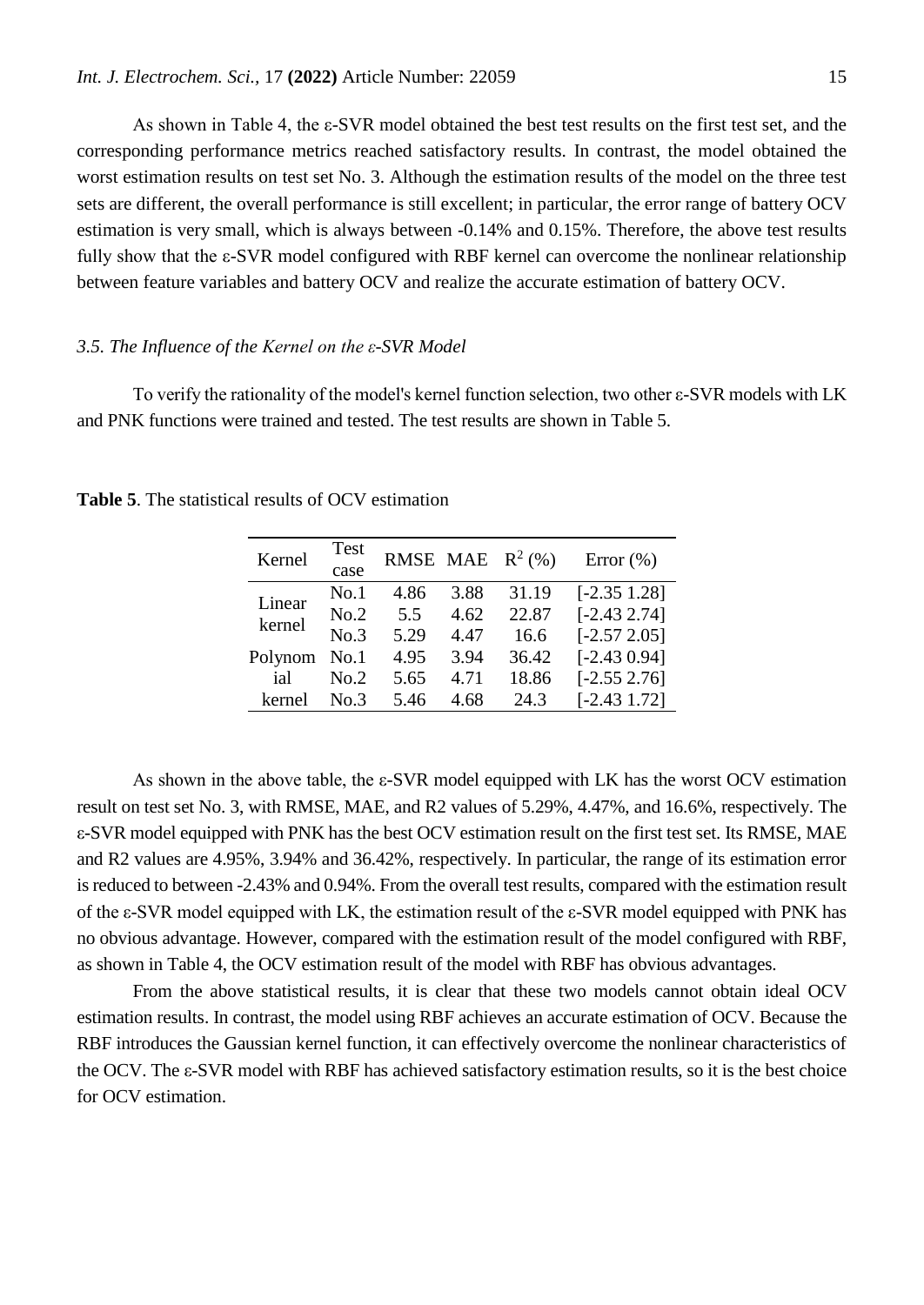# *3.6. The Influence of Sample Features on the ε-SVR Model*

To illustrate the rationality of sample feature selection, one sample feature is randomly reduced for each training sample, and then six ε-SVR models configured with the RBF kernel are trained by this training sample. The results of the experimental tests are shown in Table 6. When F19 is deleted, the test result of the model on T3 is the worst, the RMSE and MAE values reach 0.52%, the R2 value is also less than 99%, and the range of estimation error reaches [-0.14 0.15]. When F23 is deleted, the test result of the model on T1, T2, and T3 is the best, and the range of RMSE and MAE are between [0.45 0.51], and the value of  $\mathbb{R}^2$  is also satisfactory. In particular, range of estimation error is reduced to between -0.13 and 0.14. In Table 6, the comprehensive range of  $\mathbb{R}^2$  is between [98.67 99.39], and the range of error estimation error is between [-0.14 0.15].

| <b>Minus</b><br>feature | <b>Test</b><br>case | <b>RMSE MAE</b> |      | $R^2$ | Error           |
|-------------------------|---------------------|-----------------|------|-------|-----------------|
|                         | No.1                | 0.49            | 0.48 | 98.67 | $[-0.13\ 0.14]$ |
| F1                      | No.2                | 0.5             | 0.5  | 99.36 | $[-0.14\ 0.14]$ |
|                         | No.3                | 0.51            | 0.51 | 98.9  | $[-0.14\ 0.15]$ |
|                         | No.1                | 0.49            | 0.48 | 98.67 | $[-0.13\ 0.14]$ |
| F <sub>3</sub>          | No.2                | 0.5             | 0.5  | 99.36 | $[-0.14\ 0.14]$ |
|                         | No.3                | 0.51            | 0.51 | 98.9  | $[-0.14\ 0.15]$ |
|                         | No.1                | 0.48            | 0.46 | 98.73 | $[-0.14\ 0.15]$ |
| F <sub>8</sub>          | No.2                | 0.5             | 0.5  | 99.35 | $[-0.14\ 0.14]$ |
|                         | No.3                | 0.51            | 0.51 | 98.9  | $[-0.14\ 0.14]$ |
|                         | No.1                | 0.46            | 0.42 | 98.84 | $[-0.14\ 0.14]$ |
| F10                     | No.2                | 0.5             | 0.5  | 99.36 | $[-0.14\ 0.15]$ |
|                         | No.3                | 0.51            | 0.51 | 98.91 | $[-0.14\ 0.15]$ |
|                         | No.1                | 0.48            | 0.47 | 98.72 | $[-0.14\ 0.14]$ |
| F <sub>19</sub>         | No.2                | 0.49            | 0.49 | 99.38 | $[-0.14\ 0.14]$ |
|                         | No.3                | 0.52            | 0.52 | 98.87 | $[-0.14\ 0.15]$ |
|                         | No.1                | 0.47            | 0.45 | 98.77 | $[-0.13\ 0.14]$ |
| F <sub>23</sub>         | No.2                | 0.49            | 0.49 | 99.39 | $[-0.14\ 0.13]$ |
|                         | No.3                | 0.51            | 0.51 | 98.92 | $[-0.14\ 0.14]$ |

**Table 6.** The statistical results of battery OCV estimation

Compared with the results in Table 4, the value of  $\mathbb{R}^2$  and error change little. This shows that deleting any of these features has little effect on  $\mathbb{R}^2$  and error in the model estimation results. Moreover, compared with the results in Table 4, if a feature variable is deleted in the training dataset, the impacts on  $R<sup>2</sup>$  and error in the model estimation results are minimal, and the impacts on RMSE and MAE are slightly larger. This is precisely because the correlation coefficient between each feature and OCV is between [0.7] 0.77], as shown in Table 1. Moreover, among the test results, the result of test 1 is the best, and the result of test 3 is the worst. Therefore, no matter which features are deleted from the data sample, the accuracy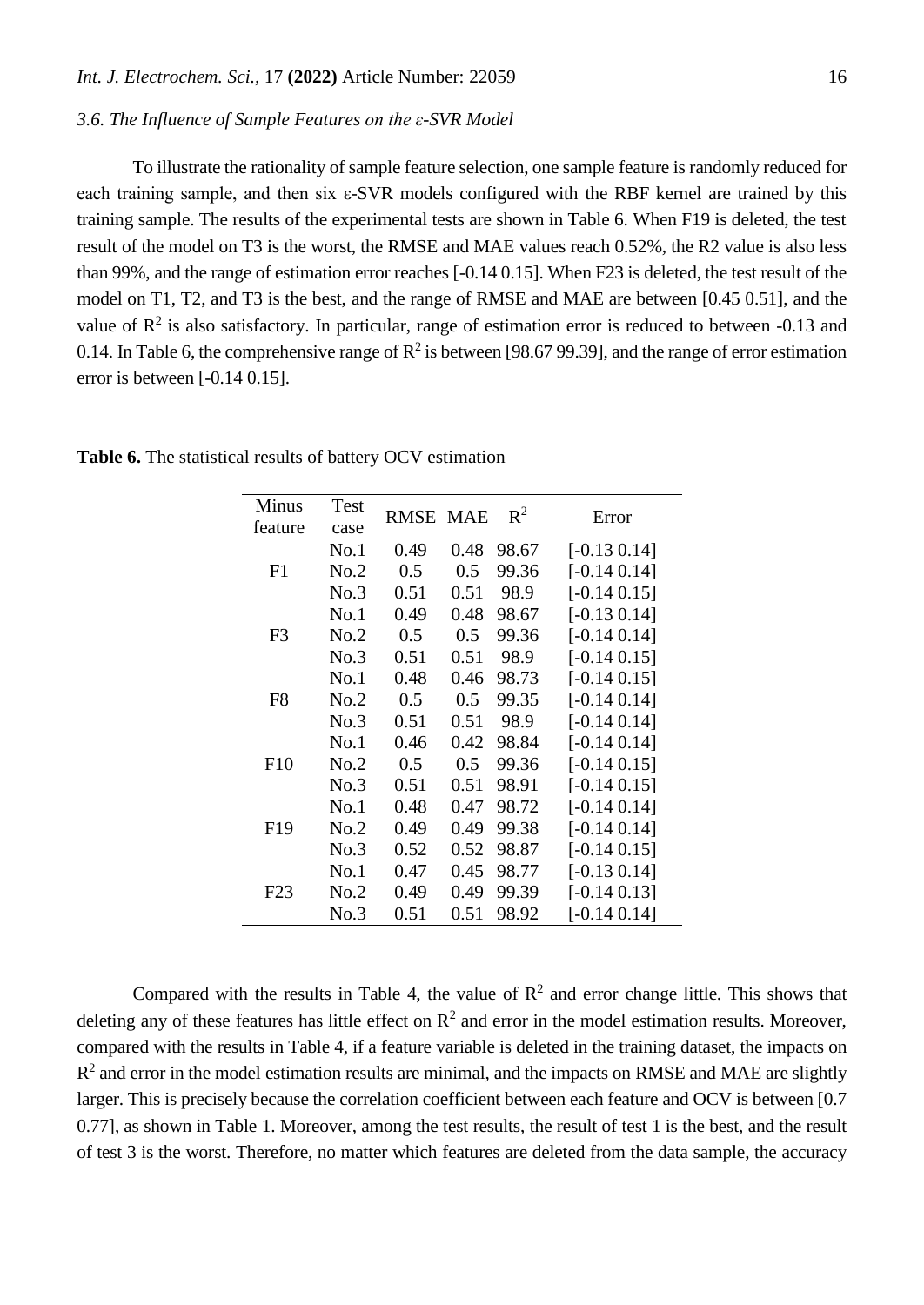of the OCV estimation result of the ε-SVR model will be reduced accordingly. Therefore, as shown in Table 1 above, the selected features are essential for the ε-SVR model to achieve battery OCV estimation.

## *3.7. The Influence of Hyperparametric on the ε-SVR Model*

The ε-SVR regression is very easy to use with only three parameters to tune: the cost parameter C, the gamma in the kernel function, and the epsilon in the loss function. The parameter C is the penalty coefficient, indicating the tolerance for estimation errors. A larger C indicates that the error cannot be tolerated and is easy to overfit. The smaller the value of C is, the easier the model is to under fit. If the parameter C is too large or too small, the model generalization ability will be poor. As shown in Fig. 11, when C is greater than 3.5, both RMSE and MAE tend to be minimum, while the value of  $\mathbb{R}^2$  reaches the maximum value of 100%.



**Figure 11.** The relationship between parameter C and performance metrics



**Figure 12.** The relationship between parameter gama and performance metrics



**Figure 13.** The relationship between parameter ε and performance metrics

The parameter gamma is a parameter in the RBF kernel. Based on this parameter, the data distribution can be implicitly determined after the data are mapped to the new feature space. Therefore, the larger the value of the parameter gamma is, the smaller the support vector of the ε-SVR model, and vice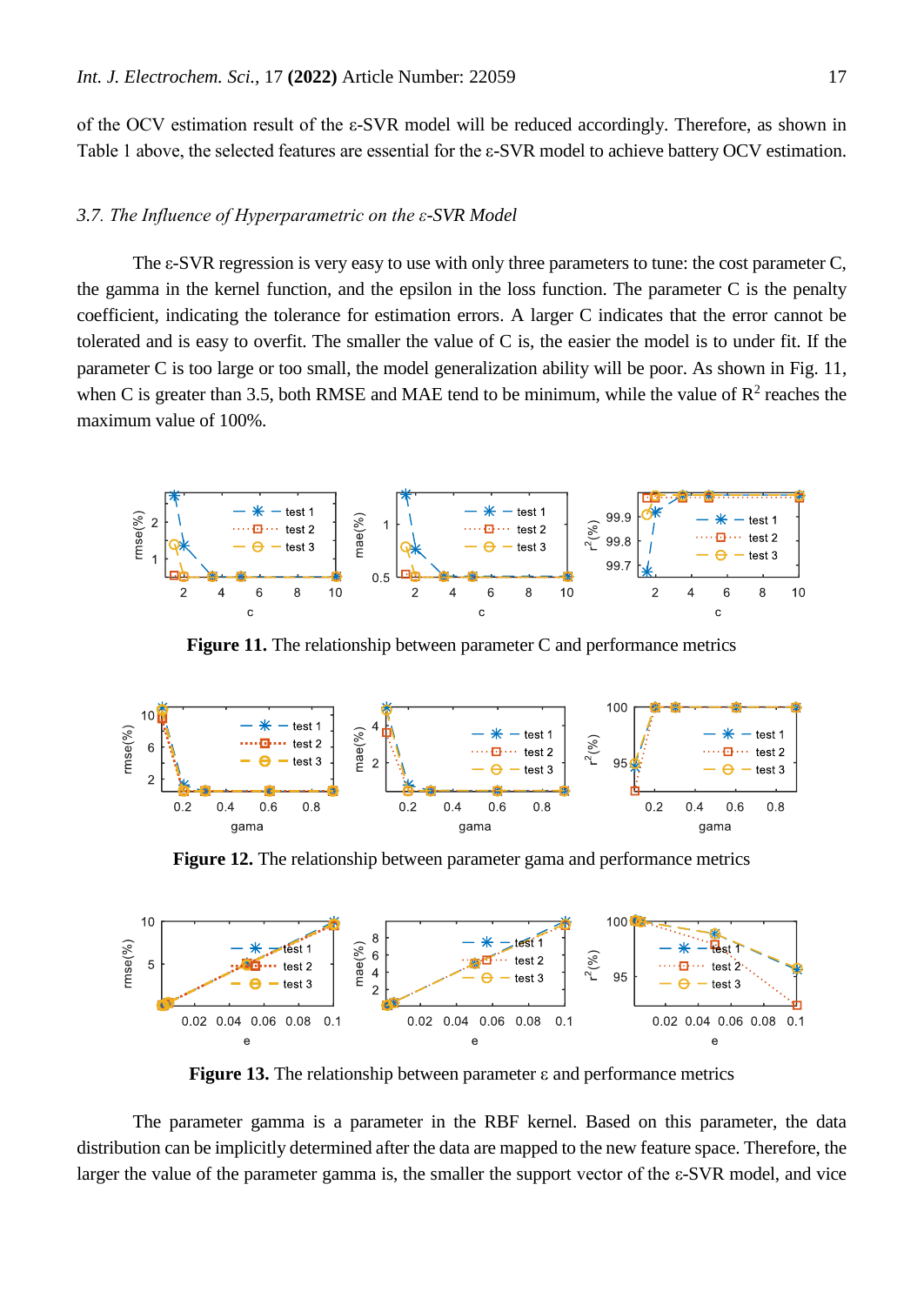versa. As shown in Fig. 12, when gamma is greater than 0.2, both RMSE and MAE tend to 1%, while the value of  $\mathbb{R}^2$  reaches 100%. Epsilon is a sensitive parameter in the loss function; when the deviation is less than epsilon, no penalty will be imposed. When the deviation is greater than epsilon, the corresponding penalty will be imposed. As shown in Fig. 13, epsilon and RMSE show a linear correlation and monotonically increase, and the same is true for epsilon and MAE. There is a piecewise linear relationship between  $\varepsilon$  and  $\mathbb{R}^2$ . When  $\varepsilon$  is less than 0.03, the value of  $\mathbb{R}^2$  decreases with increasing  $\varepsilon$ , and when  $\varepsilon$  is greater than 0.03, the value of  $\mathbb{R}^2$  decreases rapidly. After epsilon is less than 0.01, the value of  $\mathbb{R}^2$  is close to the optimal value. To summarize, by analysing the impact of the three parameters on the performance metrics RMSE, MAE, and  $\mathbb{R}^2$ , the parameter of the  $\varepsilon$ -SVR model can be easily determined.

## *3.8 Performance comparison*

In the literature [13], based on the improved model of the second-order resistance and capacitance, the author proposes a fast OCV prediction method. Using the linear regression technique, the static OVC estimation can be completed within 20 minutes, and the error is less than 1mV. However, the second-order resistance-capacitance model does not consider the environmental temperature factor, and this factor has a great influence on the battery charging and discharging process and the use efficiency. Therefore, the OCV estimation method established using this method is severely affected by temperature. In [5], the author proposed a novel OCV-SOC model for lithium batteries based on fractional calculus. Compared with ordinary models, fractional-order modelling methods can effectively improve the accuracy of OCV estimation. However, the fractional-order modelling process is complex, and parameter identification is also difficult. Therefore, using this kind of method to establish battery OCV estimation, although it can improve the accuracy of the model, it will also increase some challenges. In [17], the author designed an H-infinity filter that can extract the battery OCV-SoC relation table in seconds. Experimental results show that the OCV estimated using this method can achieve accurate battery SoC estimation with a maximum error of 1%. Considering the effect of modelling error and parameter uncertainty on OCV estimation, an H-infinity filter is used to identify the ensemble parameter set. The observer parameter tuning process is cumbersome and the parameter adjustment process is difficult. The dependency on the model is high and it is difficult to apply to different objects. This paper proposes an SVM-based OCV estimation model that uses only voltage response curves as sample features extracted from HPPC tests. Not only can highaccuracy OCV estimates be obtained, but also battery modelling and complex parameter tuning procedures can be avoided.

## **4. CONCLUSIONS**

In this article, we focus on model design and feature construction based on machine learning technology to establish a battery OCV estimation method. On the one hand, the ε-SVR model is good at solving classification and regression problems and has excellent performance in processing highdimensional, nonlinear and small samples datasets. Therefore, we choose this model to set up a battery OCV estimation model. On the other hand, the battery voltage response under the mixed-pulse current test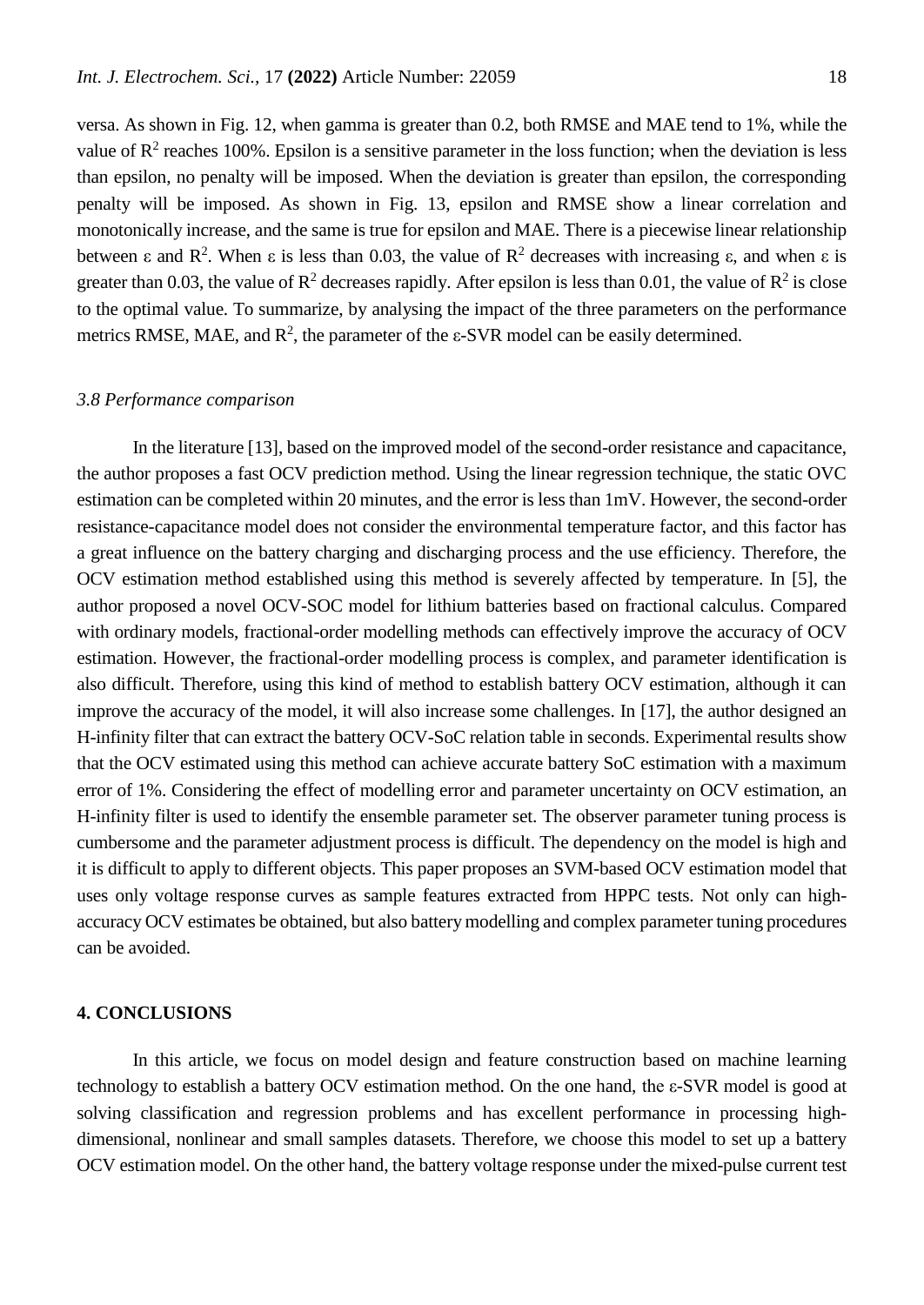is employed for feature construction. This non-destructive and non-invasive short-term feature acquisition method is convenience to implement in engineering applications.

Through this study, the conclusions are as follows. First, the best battery OCV estimation results can be obtained by the ε-SVR model with the RBF kernel. Therefore, considering the generalization performance of the model, the RBF kernel is the best choice for battery OCV estimation by the ε-SVR model. Second, based on the voltage relaxation behaviour of lithium-ion batteries, only 4 minutes are demanded to acquire the voltage response in the mixed-pulse current test for sample feature construction. This method used for short-term feature acquisition is fit well for rapid on-site measurements in engineering applications. Third, a new OCV estimation method for a LiB is proposed. The ε-SVR model only requires some short-term sample data, which can effectively be apply to realize rapid measurements without relying on complex mathematical calculations or cumbersome parameter adjustments. Finally, through an analysis and discussion of the experimental results, it is shown that the method has high battery OCV estimation accuracy, and the construction method of sample features is convenient, which shows that the technique has superior performance.

## DECLARATION OF COMPETING INTEREST

The authors declare that they have no known competing financial interests or personal relationships that could have appeared to influence the work reported in this paper.

# ACKNOWLEDGMENTS

This work is supported by the Department of Education of Guangdong Province(2019GKTSCX084), the National Natural Science Foundation of China (61573153, 62006052), and the Natural Science Foundation of Guangdong Province (2021A1515011520).

## **References**

- 1. Z. B. Ghassan, D. L. Rodolfo, C. Monica, G. Pasaoglu, *Renew Sust Energ Rev*, 89(2018) 292-308.
- 2. S. Zhang, X. Guo, X. Zhang, *J. Energy Storage*, 32(2020) 101980.
- 3. J. Kim, L. Krüger, J. Kowal, *J. Energy Storage*, 32(2020) 101841.
- 4. M. J. Esfandyari, Y. D. Hairi, M. R. Esfahanian, V. Masih-Tehrani, M. Nehzati, H. Shekoofa, *J. Energy Storage*, 24(2019) 100758, [.](https://doi.org/10.1016/j.est.2019.100758)
- 5. Q. Zhang, N. Cui, Y. Li, B. Duan, C. Zhang, *J. Energy Storage*, 27(2020) 100945.
- 6. Z. Zhou, Y. Cui, X. Kong, J. Li, Y. Zheng, *J. Energy Storage*, 32(2020) 101830.
- 7. A. Farmann, D. U. Sauer, *Appl Energ*, 225(2018) 1102-1122.
- 8. C. Campestrini, S. Kosch, A. Jossen, *J. Energy Storage*, 12(2017) 149-156.
- 9. Newman, Srinivasan. *Electrochem Solid-State Lett*, 9(2006) A110-4.
- 10. A. Barai, W. D. Widanage, J. Marco, A. McGordon, P. Jennings, *J. Power Sources,* 295(2015) 99- 107.
- 11. S. Arora, W. Shen, A. Kapoor, *J. Power Sources* ,350(2017) 117-26.
- 12. W. Wladislaw, S. D. Uwe, *Appl Energ,* 111(2013) 416-427.
- 13. L. Pei, T. S. Wang, R. G. Lu, C. B. Zhu, *J. Power Sources* ,253(2014) 412-418.
- 14. K. Qian, B. H. Huang, A. H. Ran, Y. B. He, B. H. Li, F. Y. Kang, *Electrochimica Acta* ,303(2019) 183-191.
- 15. C. Zhang, K. Li, L. Pei, C. Zhu, *J. Power Sources,* 283(2015) 24-36.